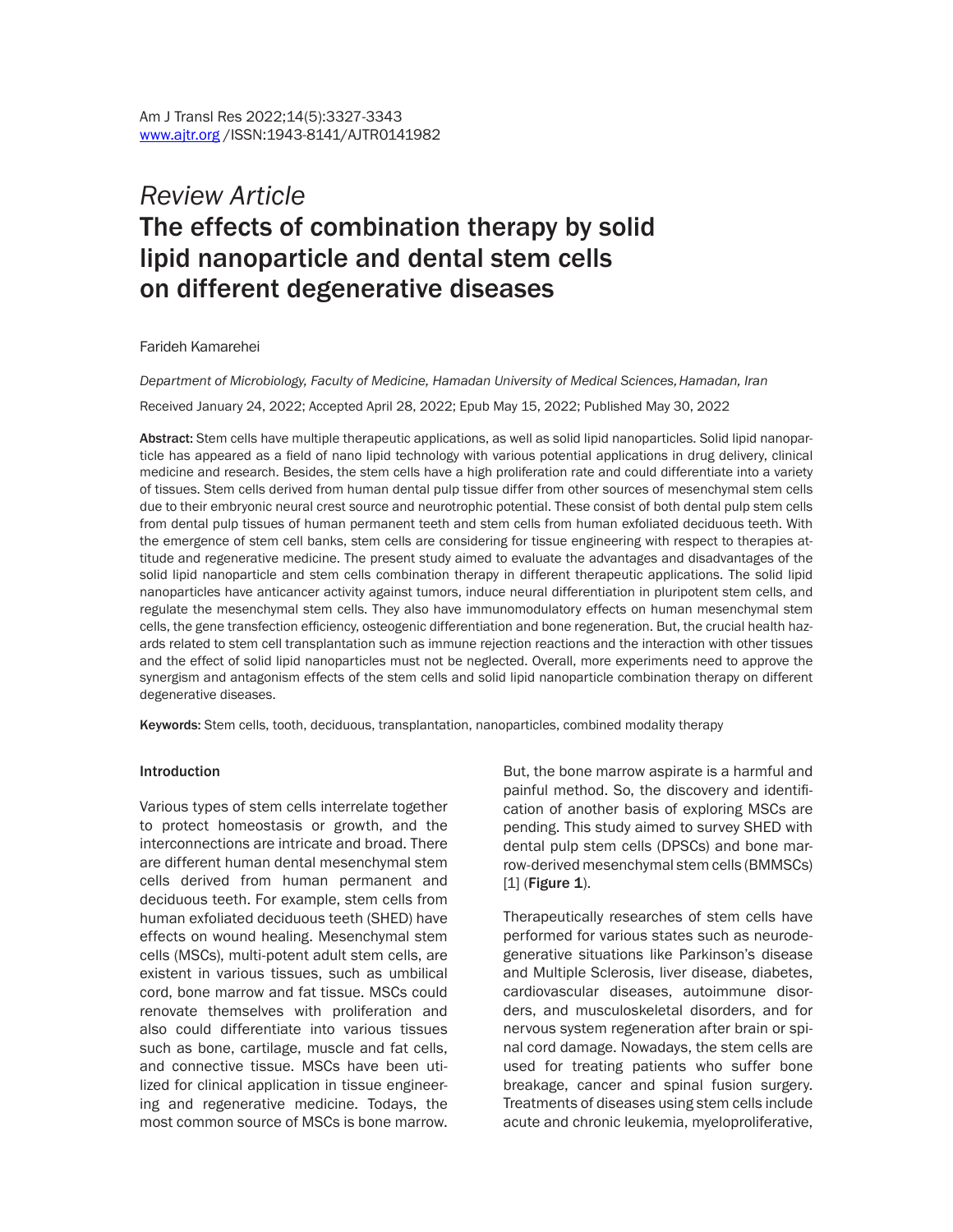

myelodysplasia, lymphoproliferative dysfunctions, histiocytic and phagocyte diseases, inherited erythrocyte, platelet, and immune system abnormalities, liposomal storage disorders, and also plasma cell malignancies [2].

On the other hand, solid lipid nanoparticles (SLNs) are nanoparticles consist of biodegradable lipids and act as a drug carrier. Surfactant (emulsifiers), matrix lipid, and loaded drug determine the size of SLNs that is important for penetration into the cells [3-5]. These nanoparticles are constructed to facilitate drug uptake via tissue cells, including tumor cells. Coating these nanoparticles with hydrophilic agents facilitate the uptake of SLNs. After transportation, the long-lasting of the drugs in biological circumstances is a critical problem [6]. SLNs could protect drugs from destruction and also reduce medicine side effects [7, 8]. SLNs could deliver drugs from various routes such as oral and systemic administrations [9]. After targeted SLN degrading, release of the drugs and availability of proper amount of the drugs for therapeutic aims need to be fallowed *in vitro* [5, 10].

In this article, we have reviewed the efficiencies of SLNs on stem cells beside its therapeutic capacities on different degenerative diseases *In vitro* and *In vivo*.

# SLN

SLN applications in medical nanotechnology, the preparation techniques, the advantages, biological applications, drug delivery, and also cellular uptake were discussed as follows.

#### *SLN application in medical nanotechnology*

Medical nanotechnology, nanotechnology application in medical science, has wide effects in various side of research including tissue engineering, cell-based biosensors, high-power microarrays, and restorative medicine [11]. It might be supposed that activity in nanometer amount could apply for wide areas of medical research, but, in molecular approach, medicine is still in initial steps [11]. Medical nanotechnology is useful in diagnosis, treatment and prevention of the diseases by engineered nanotechnologies and nanostructures, the technology that perform in a molecular scale. Different medical nanotechnology tools were used to detect disease and distribute drugs, as well as distribute hormones in chronic diseases and defects of the body system. Much more advanced tools, such as nanobots, act as small surgeons *In vivo* [12]. In nano medicines, medicines were used with confined structure of molecules. These molecules can be changed and programmed like smart machines to treat a specific disease and have yield promising results. They can be equipped by the sensors that could create a powerful machine to have resolution and be affected by the environment. These particles can keep side effects and allergic reactions. They are adaptable with the bodies, and they just act specifically when they arrive to their targets, which is called targeted drug delivery [13]. Nano medicines can prevent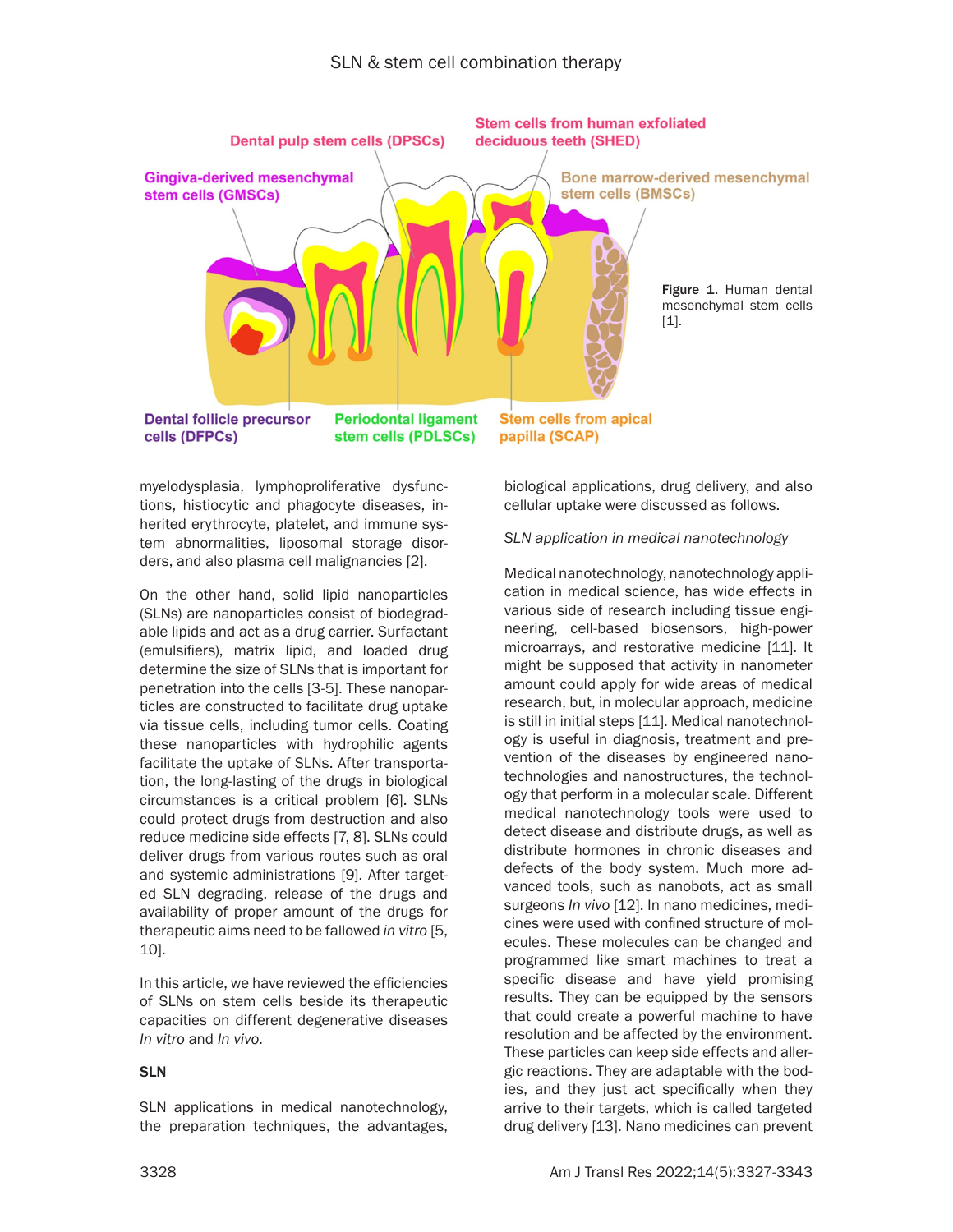large release of the medicine before activation and being toxic. Todays, numerous drug delivery systems are made of nanoparticles such as anticancer substances. They can enhance the effect of treatment and the constancy and the safety of these drugs. The materials used to release cancer drugs include various types of polymers, magnetic, and biomolecules. These materials can also equip with surface modifications including antibodies or ligands for specific diagnosis and treatment [14, 15].

#### *Various preparation techniques of SLNs*

A solid fat nanoparticle is usually spherical and has a diameter between 10 and 1000 nanometers. Solid fat nanoparticles have a solid fat core matrix that can dissolve lipophilic molecules. The fat core is stabilized by surface activators (emulsifiers). The emulsifier depends on the administration method and is more limited for injectable administration [16-18]. The term lipid is used in a broader sense here and includes triglycerides (e.g. tristarin), diglycerides (e.g. glycerol), monoglycerides (e.g. glycerol monostrate), fatty acids (e.g. acid), steroids (e.g. cholesterol) and waxes (e.g. acetyl palmitate). All classes of emulsifiers (depending on the charge and molecular weight) have been used to stabilize the fat dispersion. It has been shown that a combination of emulsifiers may prevent the accumulation of particles more effectively. SLN is typically spherical and consists of a solid fat nucleus stabilized by a surfactant. The main fats can be fatty acids, acyl glycerol, waxes and mixtures of these surfactants. Biological membrane lipids such as phospholipids, sphingomyelins, bile salts (sodium tauroclate) and sterols (cholesterol) are used as stabilizers. Biological lipids with minimal carrier cytotoxicity and solid fat state allow better drug control due to increased resistance to mass transfer [19].

There are several methods for producing these nanoparticles that are described as follows: There are different formulation methods such as high shear homogenization and ultrasound, emulsion/solvent evaporation or micro-emulsion. Nanoparticle 130-180 nm size range by ultra-sonication with long ultrasound time is reachable. Solvent emulsion is suitable for the scattering of size homogeneity of lipid nanoparticles by heat consumption [20].

## *The advantages of SLN over other colloidal drug delivery systems*

SLNs are colloidal particles, consist of lipids being solid at both room and body temperatures that dispersed in an aqueous surfactant solution. SLNs combine benefits of other colloidal drug delivery systems such as emulsions, liposomes and polymeric nanoparticles, and also avoid or minimize some of their problems. Some advantages of SLN are the ability to immobilize hydrophilic or lipophilic drugs in the solid matrix and maintain the drug release, and the ability to prevent the premature degradation of the incorporated drug. Another advantage is physiological components and excipient of accepted status (FDA-approved constituents) in the matrix that decrease the risk of acute and chronic toxicity [21, 22].

#### *The biological applications of SLNs*

SLN has appeared as a field of nano lipid technology with various potential applications in drug delivery, clinical medicine and research. The unique properties of the size-dependent SLN enable drugs to integrate into nanoparticles and develop a novel drug delivery prototype in therapeutic methods. The SLN ability provides increasing bioavailability for site-specific controlled drugs strategies. SLNs are also usually biodegradable because of their composition and physiologically similar lipids. Common approaches include penetration enhancers, surface modification, pro-drug synthesis, complicated composition, and colloidal fat carrierbased for drug delivery system to intestinal lymph have been utilized. Additionally, polymer nanoparticles, self-emulsifying delivery systems, liposomes, micro-emulsions, micellar solutions, and SLN have been developed as potential carriers of intestinal lymphatic delivery [23].

## *SLN drug delivery application in different tissues*

SLNs have recently appeared as a novel approach to oral and intravenous drug delivery systems. SLNs with *in vivo* stability combine the advantages of lipid-lipid emulsion nanoparticles and confront the pharmacological approaches of common nanoparticles such as polymer nanoparticles. SLN has several bene-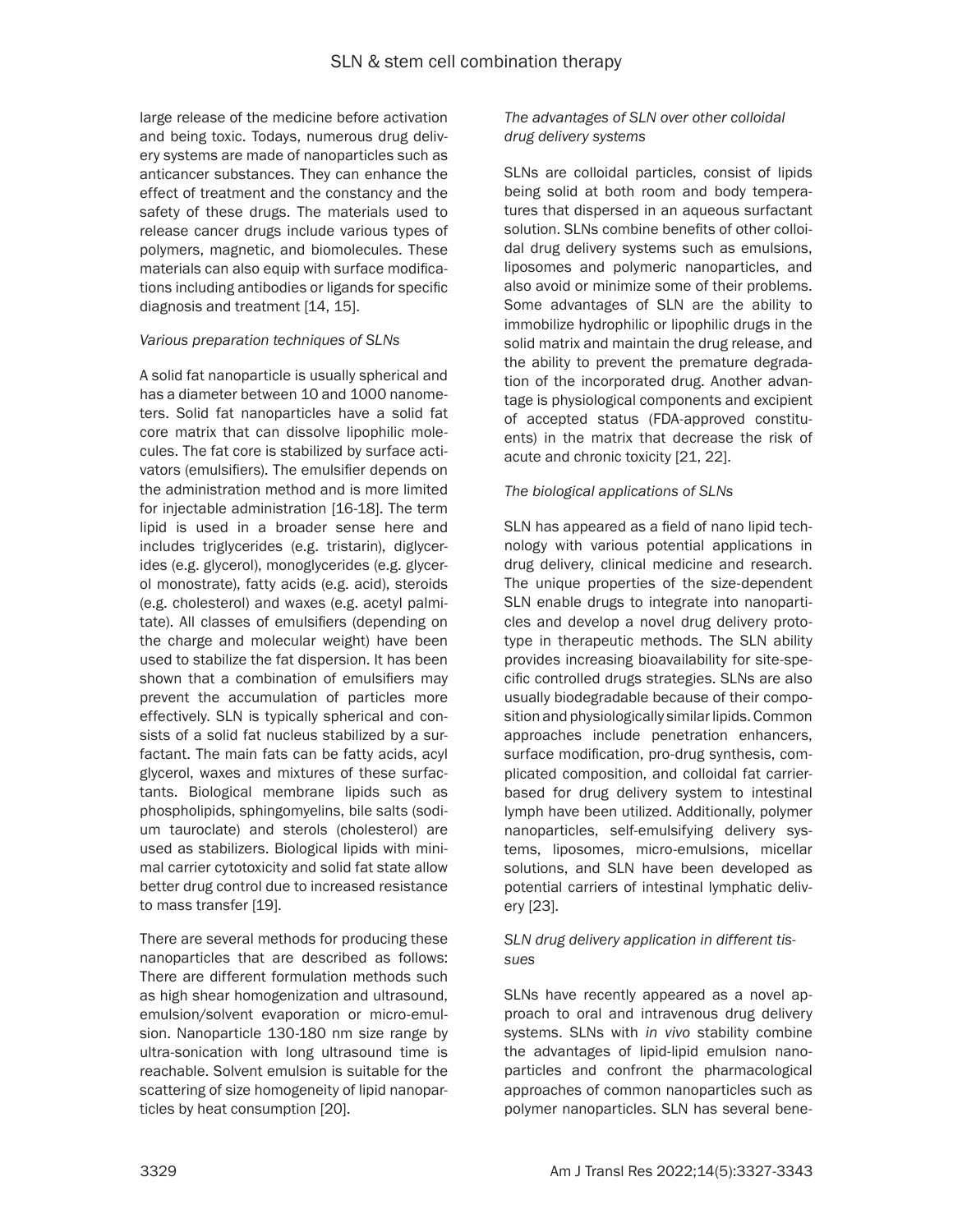fits over than colloidal carriers, such as the mixture of hydrophobic and hydrophilic drugs, nonbio toxicity, prevention of organic solvents, possibility of controlled drug release and targeting, and increased drug stability and no difficulty related to large-scale production [24]. A recent research showed the use of SLN as a substrate for the oral delivery of iron, by combining the hydrophilic molecule of iron sulfate (FeSO4) in a lipid matrix composition of stearic acid. Carodilol-filled SLN was prepared as lipids and surfactants by hot homogenization method for oral delivery with Compritol and Pluxamer 188, respectively [25]. Another example of drug delivery by SLN is the oral solid suspended SLN in distilled water, designed to trap drugs in the SLN composition. After digestion, SLNs are exposed to stomach and intestinal acids that dissolve SLNs and release drugs into the body [26]. Many nanostructure systems have been utilized to deliver ocular drugs. SLNs have been emerged as a strong drug delivery system since the 1990s. SLN does not show bio-toxicity because it is produced from physiological lipids. SLN is especially beneficial in ophthalmic drug delivery because it can enhance corneal absorption of drugs and modify ophthalmic bioavailability of both hydrophilic and hydrophobic drugs. Also, SLN could be sterilized by autoclave, a required stage in ophthalmic formulation [27].

The advantages of SLN include the use of physiological lipids (reduces the risk of acute and chronic toxicity), the avoidance of organic solvents, a broad range of applications (dermal, intravenous), and high-pressure homogenization as a fixed production method. Additionally, improved bioavailability, protection of sensitive drug molecules from the environment and even controlled release properties were reported by the integration of weakly water-soluble drugs in the SLN matrix. Also, SLNs can be hydrophobic and hydrophilic drugs and are more cost-effective than polymer/surfactant-based nanoparticles. Moreover, SLNs act as nucleic acids' carrier naturally and both lipids and nucleic acids have a negative electric charge, so it means that they do not combine easily with each other. However, cationic lipids (positively charged lipids) attach lipids to nucleic acids to transfer them into the cells, but, next laboratory experiments revealed that they had adverse side effects on cell membranes [28].

#### *The cellular uptake mechanism of SLNs*

Nanoparticles located in the extracellular environment can attach to the plasma membrane, which may lead to the uptake of the nanoparticles through endocytosis process. If the nanoparticles cannot be internalized, the drug release from the nanoparticles and enter to the cells, but it can disperse to the surrounding normal tissues rather than be delivered mostly to the target cells. But, *in vitro* and *in vivo* studies revealed that the intracellular concentration of the drug is much higher when it is released from nanoparticles into the cytoplasm after internalization. The form of endocytosis in nanoparticles uptake can affect the nanoparticle's intracellular localization and trafficking. Understanding endocytic mechanisms is necessary for the development of nanoparticles in clinical therapeutics. Besides, most nanoparticles have been shown to exploit more than one pathway to gain cellular entry. The endocytosis of nanoparticles also depends on the cell type treated. Also, cell type could be crucial in defining the nanoparticle entry and final destination in the cells. Endocytosis is known as a general entry mechanism for different extracellular materials, and can be divided into two main categories: phagocytosis (uptake of large particles) and pinocytosis (uptake of fluids and solutes). Phagocytosis is followed by specialized professional phagocytes, such as macrophages, monocytes, or dendritic cells. The phagocytic pathway of cellular entry consists of recognizing the particles, followed by the adhesion of the opsonized particles onto the cell membrane and ingestion of the particle by the cells [29].

Pharmacologic inhibitors can clarify the specific endocytosis mechanism of nanoparticles internalization. Endocytosis as a usual entry mechanism for different extracellular materials, and it is an energy-dependent uptake. So, due to clathrin role for SLN internalization, incubation under hypertonic environments for disruption of the clathrin coated vesicles' formation on the cell membrane would be done. SLN cellular uptake was evaluated by the caveolae or lipidrafts pathway, so the cells could be pretreated by the drug filipin that disrupts the cholesterol distribution within the cell membrane. If the cellular entry occurs by macropinocytosis (gliomas) or phagocytosis (macrophages) the cells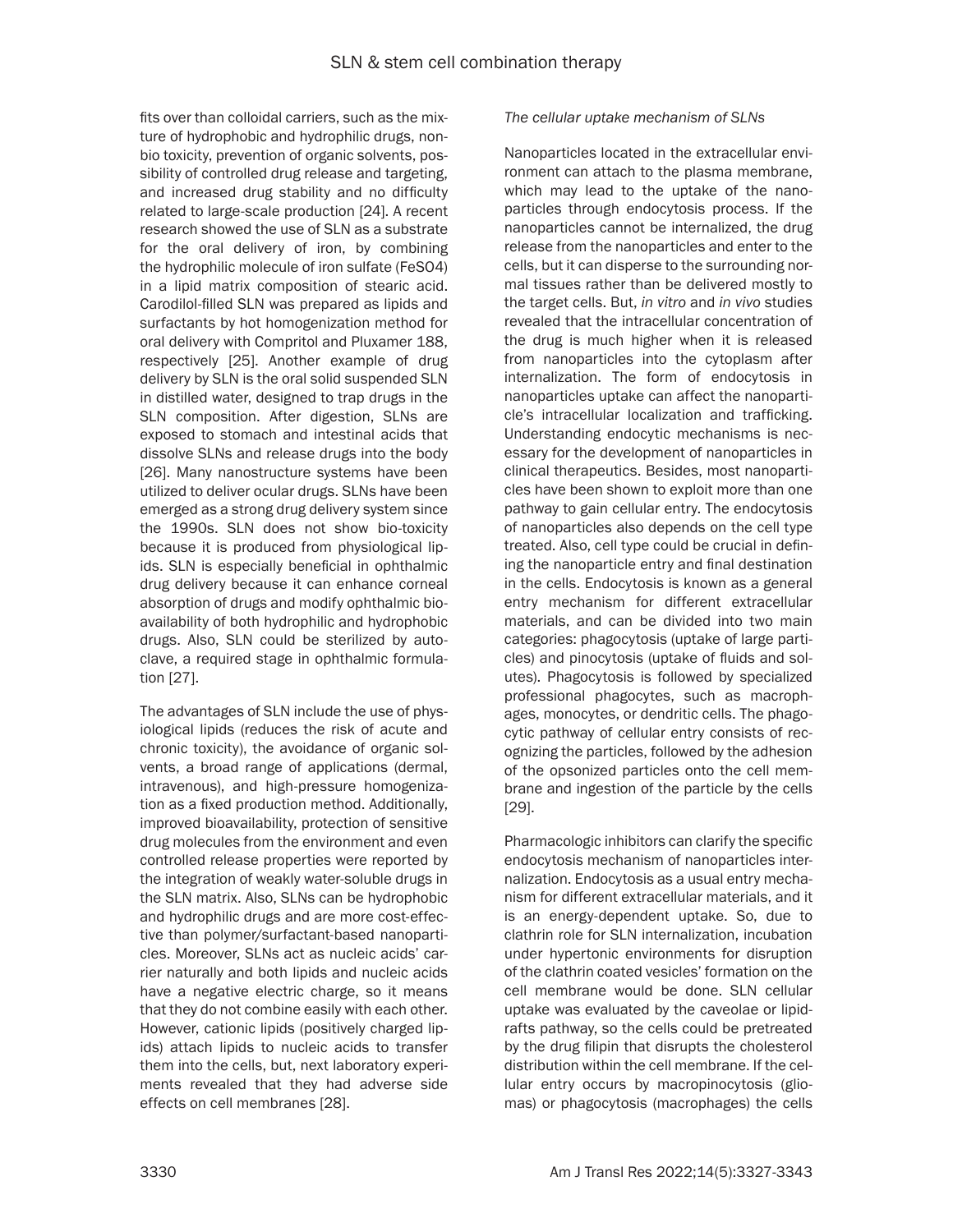might be pretreated with cytochalasin B, a potent inhibitor of macropinocytosis/phagocytosis that depolymerizes the actin filaments inhibiting the formation of the structures essential to enclose particulates. Finally, SLNs could enter the cells and increase the concentration of the drugs [30].

## Stem cell

The isolation and tracking of stem cells and also the comparison between different stem cells are mentioned as follows:

## *The isolation and tracking procedure of stem cells*

Stem cells have to be successfully and carefully extracted and identified. For example, SHEDs were usually obtained from discarded exfoliated deciduous teeth from a child and transplanted with a single infusion by the tail vein *in vivo*. SHEDs were marked by the PKH26 red fluorescent cell linker mini kit for tract distribution. SHEDs have to be verified using flow cytometry [31].

## *The comparison between SHEDs, DPSCs, BMMSCs and cord blood stem cells*

SHED is a novel source of stem cells, recognized as a population of postnatal stem cells. MSC specifications like fibroblastic morphology and the expression of MSC markers exhibit in DPSCs, SHED, and BMMSCs isolated cells. The dividing rate of SHED was significantly more than that of DPSCs and BMMSCs  $(P < 0.05)$ . There are 2.0-fold or more expression rates of 4386 genes by an altered expression among DPSCs and SHED cells that has been revealed by gene expression profiles using DNA microarray analyzer. The genes participated in cell proliferation and extracellular matrix, such as various cytokines like fibroblast growth factor and tumor growth factor beta, had more expression in SHED. It is concluded that SHEDs have superior proliferation ability, plentiful cell supply, and painless stem cell collection with the least invasion. So it could be a favorable choice as a cell source for potent treatment applications [32]. SHED and DPSCs were evaluated for their cell surface antigens and proliferation by measuring the cell cycles, growth rates, Ki67 positive efficiencies, and colony-forming units (CFUs). The multi-differentiation was demonstrated by alizarin red and oil red O and realtime PCR *in vitro*. The mineralization ability of the cells was investigated by implanting with ceramic bovine bone (CBB) into subcutaneous of immune-compromised mice for 8 weeks *in vivo*. A three-dimensional pellet culture system was used to recreate the biological microenvironment like a regenerative milieu in SHED and DPSCs. The mRNA expression levels of inflammatory cytokines, including matrix metalloproteinase-1 (MMP1), tissue inhibitors of metalloproteinase-1 (TIMP1), matrix metalloproteinase-2 (MMP2), tissue inhibitors of metalloproteinase-2 (TIMP2) and interleukin-6 (IL-6) were assessed. So, SHED is a feasible, available and potential other source of regenerative medicine for therapeutic applications [33]. Besides, SHEDs are complementary for cord blood stem cells. SHEDs are capable of renewing solid tissue types while cord blood stem cells could not repair the connective tissues, dental tissues, neuronal tissue and bone. However, cord blood stem cells are invaluable for the refinement of blood cells.

## The effects of stem cells on different degenerative diseases

The effects of stem cells on different degenerative diseases such as kidney injury, liver injury, nerve impairment, systemic lupus erythematous, brain injury, inflammation, hair regeneration, dentistry, bone problems, and diabetes mellitus and also the effect of laser therapy on stem cells are discussed as follows.

#### *The applications of stem cells in kidney injury treatment*

Stem cell therapy is useful for the ischemic kidney damage. *In vivo* assay demonstrated the effects of stem cells therapy in comparison with the control group. Also, *in vitro* study showed that stem cells could significantly reduce MCP-1 secretion in tubular epithelial cells (TEC) stimulated with  $H_2O_2$ . And, stem cells enhance HGF expression and could improve wound in the scratch experiment, that it was down regulated with anti-antibodies. So, stem cells could be utilized for acute kidney injury [34].

#### *The effects of stem cells on wound healing*

Also, wound healing could improve with basic fibroblast growth factor (b-FGF) in addition to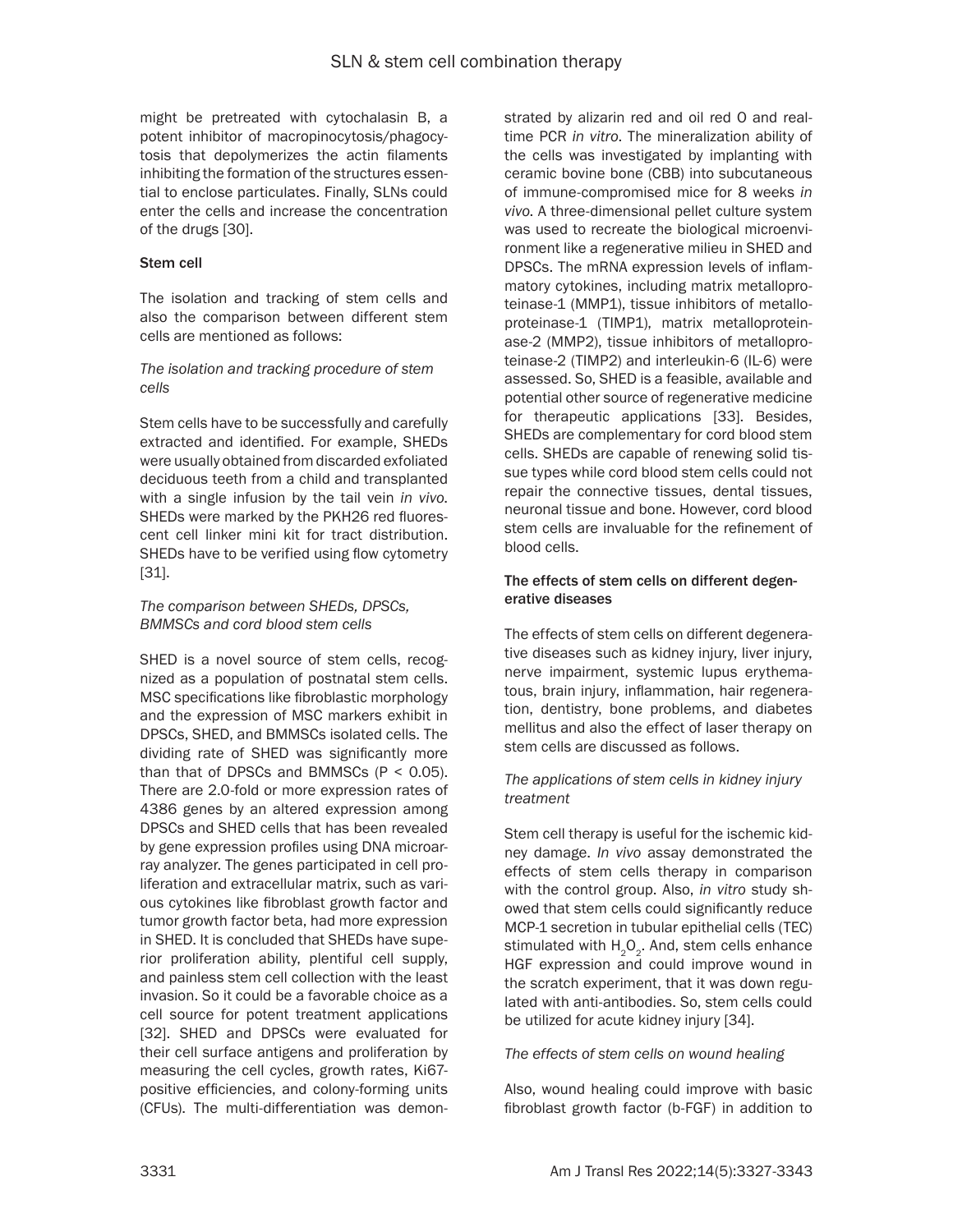human deciduous teeth dental pulp cells (hDPCs), which is better than using one of them. The immune-histologic experiments showed that human type I collagen, surround PKH26-positive cells at day 14 *in vivo* (a nude mouse full-thickness skin defect model) and collagen fibril zones significantly enhanced at days 7 and 14 in wound induced in hDPC/b-FGF groups compared with the normal one [35].

#### *The therapeutically effects of stem cells on liver impairment*

Liver transplantation is an end treatment for incurable liver involvement. Stem cells are considered as a suitable cell source for liver renewal. The therapeutic effects of stem cells on hepatogenesis were investigated in carbon tetrachloride (CCl4)-induced liver fibrosis model mice. The stem cells transplanted into CCl4 induced liver fibrosis model mice by the spleen homed to recipient livers, and expressed human leukocyte antigen-ABC (HLA-ABC), human hepatocyte specific antigen hepatocyte paraffin 1 and human albumin. Stem cells transplantation significantly improved liver disorders and caused anti-fibrotic and anti-inflammatory influences on the recipient livers. Stem cells-derived HLA-ABC-positive cells that were sorted from the primary recipient liver tissues with CCl4 damage did not mix with the host mouse liver cells. Sorted HLA-positive cells expressed human hepatocyte-specific genes including albumin, cytochrome P450 1A1, fumarylacetoacetase, tyrosine aminotransferase, uridine 5' diphospho-glucuronosyltransferase, transferrin and transthyretin, and also secreted human albumin, urea and blood urea nitrogen. Besides, stem cells-derived HLA-ABC-positive cells were transplanted into CCl4-treated mice, again. The donor cells homed into secondary recipient livers, and expressed hepatocyte paraffin 1 and human albumin, as well as HLA-ABC. The secondary transplantation recovered a liver impairment in secondary recipients. Thereby, stem cells could promote hepatic disorders and directly transform into hepatocytes without cell fusion in CCl4-treated mice, and are suitable for liver renewal [36]. Stem cells have few oncogenesis, proliferative, multi-potency, and immune-suppressive ability. They have an antifibrotic influence on liver fibrosis *in vivo*. Stem cell administration and the bio 3D printer that can provide scaffold-free 3-D images of the

liver and diaphragm are a novel treatment for uncontrolled pediatric surgery including biliary atresia and diaphragmatic hernia in regenerative medicine [2].

## *The effects of stem cells on nerve impairment*

Stem cells and their medium could have influence on neuron disorders via several mechanisms, such as cell replacement, paracrine effects, angiogenesis, synaptogenesis, immunomodulation, and apoptosis inhibition. Stem cell-Exos is an appropriate regenerative agent in neuron related dysfunctions [37].

Stem cells have a great immunomodulatory and neuroprotective potential. An experiment showed that stem cell transplantation regulates peripheral c-Jun in the trigeminal ganglia (TG) in a rat model of trigeminal neuralgia, and it had analgesic effects. In a study, chronic constriction damage to the infra-orbital nerve (CCI-ION) was induced. The mechanical threshold was evaluated by von Frey filaments, and the mRNA levels of c-Jun in the ipsilateral TG were tested. The phosphorylation of c-Jun in the ipsilateral TG was tracked using immunohistochemistry and Western blotting. PKH26 labelled stem cells were distributed to any parts of TG, lung, liver and spleen. Systemic stem cells transplantation significantly elevated the mechanical thresholds in CCI-ION rats and down-regulated the c-Jun mRNA levels in the TG created by nerve ligation. Stem cell administration obstacle the activation of c-Jun in the TG. So, systemic stem cell transplantation down-regulates the c-Jun in the TG, returns trigeminal neuralgia and removes pain. The phosphorylation of c-Jun leads to the hyperalgesia and allodynia improvement, and stem cell transplantation might improve trigeminal neuralgia [38].

Mechanical allodynia is a painful sensation that happens with innocuous stimuli like light touch. Although inflammatory hyperalgesia plays a maintenance role, allodynia has no biological effect. Stem cells could reduce mechanical allodynia *in vivo* by the siglec-9/MCP-1 mediated tissue-improving mechanism. The effects of stem cells on mechanical allodynia were evaluated in an animal model. Systemic transplantation of stem cells and conditioned medium from stem cells (Stem cell-CM) significantly inverted the mechanical allodynia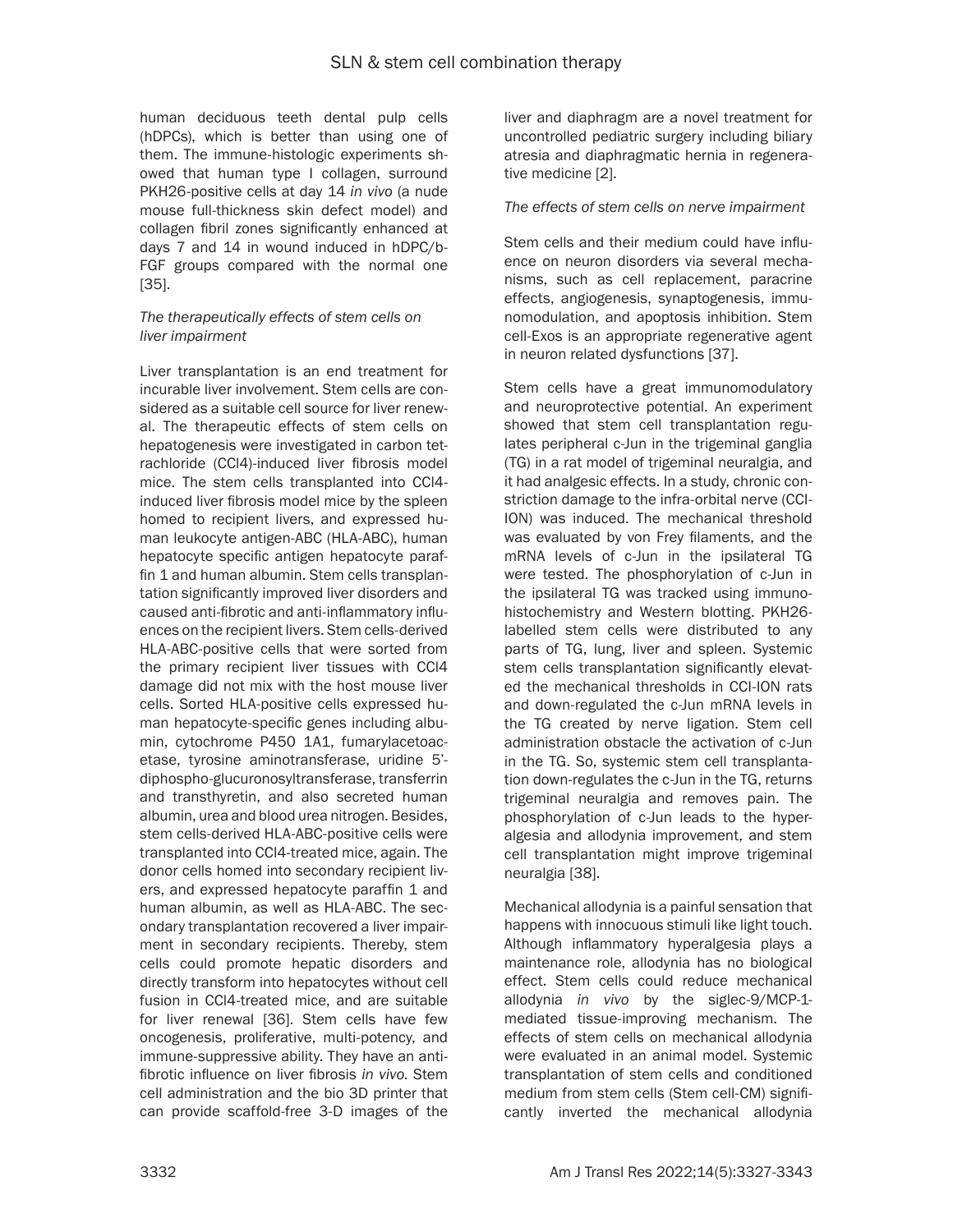caused by spinal nerve transection at day 6. Stem cell or stem cell-CM significantly reduced the activated transcription factor 3-positive neurons and macrophages in the ipsilateral side of the dorsal root ganglion (DRG) at day 20. Stem cell or stem cell-CM also down-regulated the activation of microglia and astrocytes in the ipsilateral side of the dorsal spinal cord. Systemic administration of secreted ectodomain of sialic acid-binding Ig-like lectin-9 and monocyte chemoattractant protein-1 had no influence on the mechanical allodynia, but systemic transplantation stem cell-CM with 30-50 kDa proteins inverted the pain. So, the 30-50 kDa molecular weight proteins secreted by stem cells could maintain and repair DRG neurons injury and also promote mechanical allodynia [39].

Trigeminal neuralgia is an immedicable advanced nervous disease that is remained for several months or years. Stem cells have neuroprotective and immunomodulatory effects to attenuate trigeminal neuralgia. The analgesic effects of stem cells in chronic constriction damage to the infra-orbital nerve (CCI-ION) were investigated in rats. The systemic or local administration of stem cells reduced the sensitivity of rats to mechanical stimuli after nerve damage for 8 weeks. PKH26-labeled stem cells spread to the ipsilateral trigeminal ganglions 24 and 72 hours after local administration. Stem cell administration at the lesion site decreased inflammatory cell infiltration and pro-inflammatory cytokine levels in the damaged nerve, and suppressed CCI-ION- of transient receptor potential vanilloid type 1 expression in the trigeminal nerve and ganglion in the early phase. So, stem cell ED could treat the trigeminal neuralgia and potentially other chronic neuropathic pain [40].

# *The effects of stem cells on systemic lupus erythematous*

The MSC properties of SHED in comparison with BMMSCs were done. In vitro stem cell analysis, like flow cytometry, inductive differentiation, telomerase activity, and Western blot analysis to access multipotent differentiation of stem cells and *in vivo* implantation to find tissue regeneration of stem cells were performed. Besides, systemic stem cells transplantations were done to treat systemic lupus erythematosus (SLE)-like MRL/lpr mice. The results show

that, stem cells are able to differentiate into osteogenic and odontogenic cells, adipogenic cells, and neural cells. They could express mesenchymal surface molecules such as STRO-1, CD146, SSEA4, CD73, CD105, and CD166, and also activate multiple signaling pathways, like TGFβ, ERK, Akt, Wnt, and PDGF. However, BMMSCs have an immunomodulatory activity that leads to successful treatment of immune diseases. But, the immunomodulatory properties of SHED compared with BMMSCs have significant influences on inhibiting T helper 17 (Th17) cells in vitro. Besides, SHED transplantation is able to effectively reverse SLEassociated disorders in MRL/lpr mice. Cellular characterizations revealed that SHED transplantation increased the ratio of regulatory T cells (Tregs) by Th17 cells. So, SHEDs are an accessible and feasible MSC source for recovering immune disorders like SLE [41].

# *The effects of stem cells on brain injury*

Traumatic brain injury (TBI) is a main problem of mortality and disability for all ages all over the world. For this reason, BV-2 microglia cells with stem cells were cultured by a trans-well assay. The secretion levels of neuro-inflammatory agents and nitrite were examined using enzyme-linked immunosorbent assay (ELISA) and Griess test. Then, purified stem cell-Exos were cultured by activated BV-2. ELISA, Griess assay, flow cytometry, immunofluorescence, and qRT-PCR were done for inflammatory agents. At last, stem cells and stem cell-Exos were administrated by local injection into TBI animal model. The motor functional improvement was assessed by Basso, Beattie, and Bresnahan (BBB) scores. The lesion volume and neuro-inflammation were measured by histopathology and immune-fluorescence. Stem cell-Exos could decrease neuro-inflammation with replacing microglia polarization. The transplantation of stem cell-Exos significantly promotes animal motor functional improvement and decreases cortical lesion in comparison with the control group at 14 day. Stem cell-Exos contributed to functional improvement after traumatic brain damage with changing microglia M1/M2 polarization in animal model. So, the stem cell-Exos could decrease the neuroinflammation. The beneficial effects of odontogenic stem cells and their exosomes on TBI or other neurological diseases must be explored [42].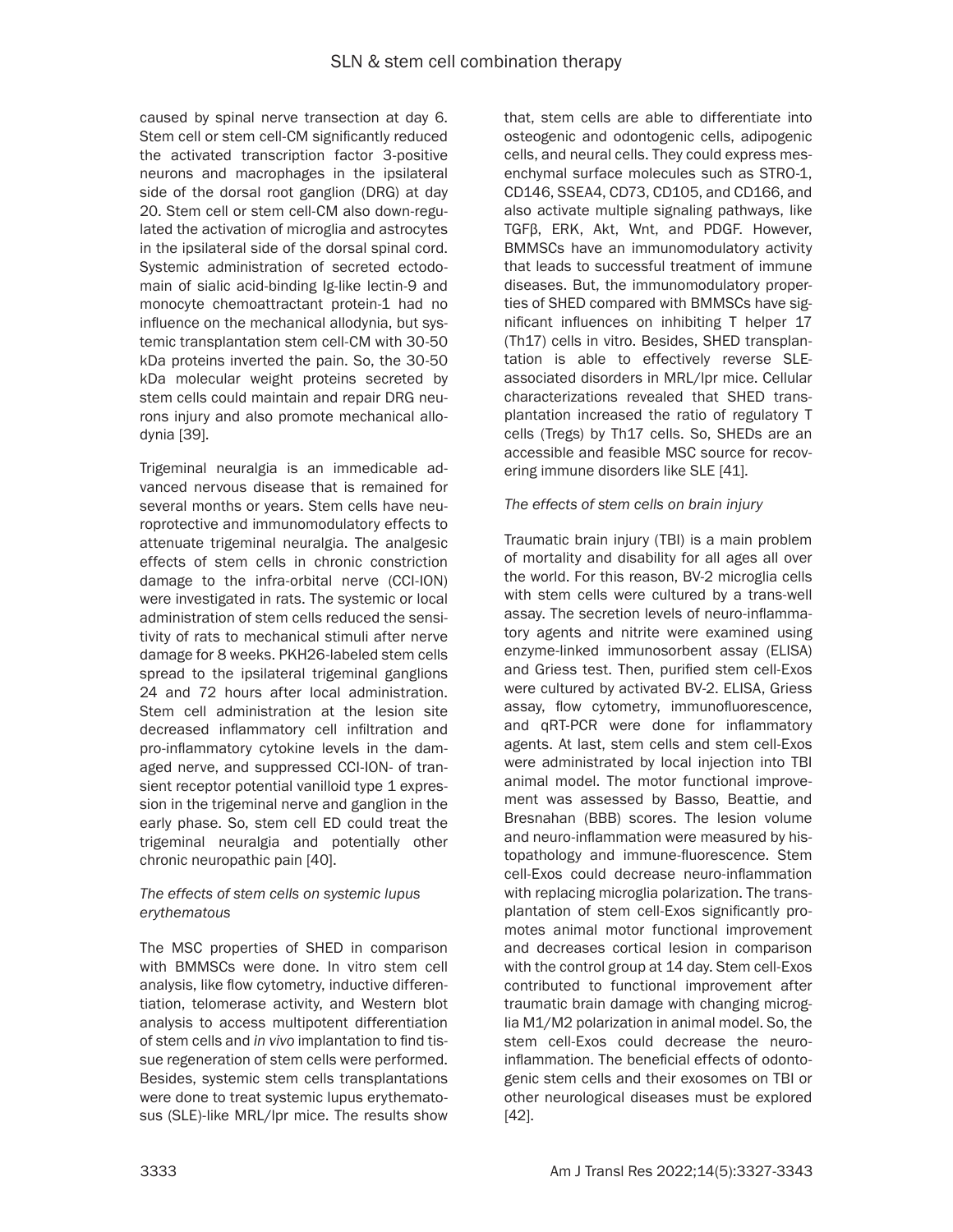#### *The effects of stem cells on inflammation*

Temporomandibular joint osteoarthritis (TMJ-OA) is an inflammatory joint disorder. Exosomes secreted by stem cells (stem cell-Exos) have an anti-inflammatory effect on temporomandibular joint chondrocytes via miR-100-5p/mTOR. They were confirmed using western blot, nanoparticle tracking analysis, and transmission electron microscopy. The anti-inflammatory effects of stem cell-Exos were verified by western blotting and RT-qPCR. The miRNA expression profiles of stem cell-Exos were determined by MicroRNA (miRNA) array analysis. Chondrocytes were treated with a miR-100-5p mimic or rapamycin. The molecular effect of the exosomal miR-100 target mTOR was detected by a luciferase reporter assay. The results revealed that MiR-100-5p was in the stem cell-Exos, abundantly. Stem cell-Exos down-regulated the expression of interleukin-6 (IL-6), IL-8, matrix metalloproteinase 1 (MMP1), MMP3, MMP9, MMP13, and dis-integrin and metalloproteinase with thrombospondin motifs 5 (ADAMTS5). Chondrocytes treated with the miR-100 mimic revealed low expression of MMP1, MMP9, MMP13, ADAMTS5, and mTOR. But, the expression of the MMPs and mTOR were increased. Rapamycin treatment enhanced miR-100 and suppressed MMPs and ADAMTS5. So, the luciferase reporter assay showed that miR-100-5p directly targeted the mTOR 3' untranslated region and that stem cell-Exos miR-100-5p down-regulated mTOR expression. Consequently, stem cell-Exos repress inflammation in TMJ chondrocytes and might be useful for TMJ inflammation treatment. Therefore, stem cell-Exos have a therapeutic effect on TMJ inflammation with basic mechanisms [31].

#### *The effects of stem cells on hair regeneration*

The evidence revealed that mesenchymal-epithelial interactions in early morphogenesis steps of tooth and hair follicles have numerous homologies. Stem cells extracted from 8 to 12 years old children accelerate the hair regeneration cycle and enhance and aggregate the skin cells *in vitro*. Stem cells and dermal cells of C57 mice were subcutaneously administrated to nude mice *in vivo*. So, hair appeared from dermal cells without stem cells. To further explore the molecular mechanism, epidermal and dermal cells were freshly extracted and co-cultured with stem cells. Then many signaling molecules in regenerated hair follicle were indicated. The expression of Sonic Hedgehog (Shh) and Glioma-associated oncogene 1 (Gli1) was increased. So, stem cells might promote the generation of hairs by increasing Shh/Gli1 pathway that is a revolution in tissue engineering and damaged tissue improving [43].

#### *Medical use of stem cells in dentistry*

The capacities of stem cells were investigated by tissue engineering and regenerative medicine. Some recognized main principles of these investigations are in dental revascularization of the necrotic root canal using disinfection following establishment of bleeding into the canal system with many instruments. The application of intra-canal irritants (NaOCl and chlorhexidine) with the antibiotics (a mixture of ciprofloxacin, metronidazole, and minocycline pulp), for many weeks, is a major stage, to disinfect the root canal and enhance revascularization of the necrotic tissue. So, there are not any immune rejections and pathogen transmission in revascularization because of insider blood cells resulted in this regeneration [33].

For pulp implantation, when the apex is open, post-natal stem cells derivative from skin, buccal mucosa, fat, and bone are transplanted into the dis-infected root canal. The harvesting and transfer of autogenous stem cells, using syringe, is simple, and it is a benefit of this procedure. The other preference is the capacity of these cells to stimulation of pulp retreatment. However, this procedure has some unfavorable results, such as the less survival rate of the cells and the migration of the cells to another sites throughout the body. To improve the chance for success and the usage of the maximal capacity of stem cells in pulp regeneration, all the 3 parameters including cells, growth factors, and scaffold must be investigated [33].

Post-natal stem cell treatment to turn 2 dimensional pellet culture system into 3 dimensional cells, pulp cells could be cultured on biodegradable membrane filters. The major benefit of this transfer process is the easiness of the growth of these cells on filters in the laboratory for evaluating the cytotoxicity of the cells. But the difficulty of the generated pulp sheets implantation is the need for specialized process for appropriate attachment to the root canal walls. As coronal canal filled by scaffolds that able to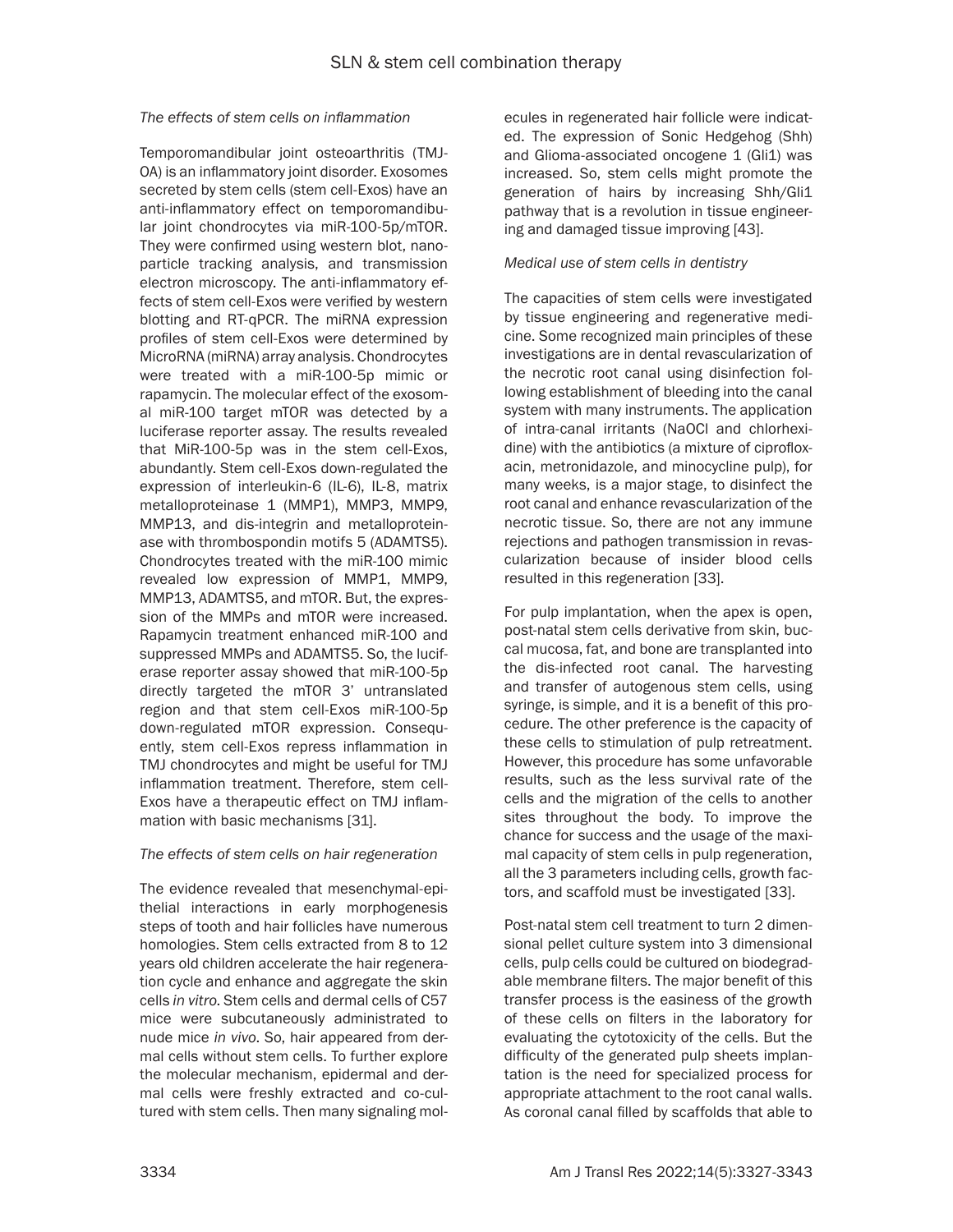provide cellular proliferation, just the apical part of the canal will reach these cellular constructs because the sheets of cells have no any vascularity [44].

A scaffold has to consist of many growth factors such as fibroblast and vascular endothelial growth factors, and Bone Morphogenetic Protein (BMP) that need for proliferation and differentiation of the stem cells. Besides, for scaffold implantation and transfer success, it must consist of nutrients which will amplify cell survival and growth and also antibiotics to avoid any growth of the bacteria in the dental canal. The scaffold substances might be natural or synthetic, biodegradable or permanent. The synthetic substances such as poly-lactic acid, poly-glycolic acid, and poly-caprolactone degrade throughout the body and could be utilized for tissue engineering targets. The limitations of this process are related to achievement of too much porosity and regular pore size problems [45].

By 3-dimensional printing, cells could be located in the way that just the cells that generate tissue will simulate the native tooth pulp tissue construction. The major principle for this method is precise trend of the pulp tissue manufacture when place it into the arranged and formed root canal in ordination of its apical and coronal symmetry [46].

Gene therapy is a novel technique that inoculates a gene encoding a treatment protein into the cells, which could later express the purpose protein [47]. In a study, Rutherford transferred the ferret pulps containing cDNA (complementary DNA) into mouse BMP-7, and no reparative reply was resulted, but proposed that more investigations are required for potential of pulp gene treatment. Despite the successful application of viral delivery systems in many tissues, there were crucial health risks such as mutagenesis, carcinogenesis, and immune system responses to virus and its proteins [48].

In another study, Huang et al. found that stem cells derived from apical papilla and dental pulp could generate cells resemble to odontoblasts that produce dentin like tissue on the present dentinal walls by stem progenitor cell attitude and tissue engineering methods. Also, pulp-like tissue could produce renewal tissue in an emptied root canal space in animal models [49].

## *The effects of stem cells on bone problems*

More researches for stem cells have to be performed in rhesus monkeys, because alveolar bone microenvironments are more resemble to humans. More studies are required to provide a balance between the osteogenesis and osteoclast genesis procedures. By the progress in the stem cell biology, dental stem cells will fortunately be capable to repair cleft palate, rescue damaged teeth and jaw bones, refine periodontal disorders, and also regenerate the whole tooth construction [50].

## *Therapeutic application of stem cells on type 2 diabetes patients*

MSCs are able to treat diabetes, but the beneficial effects are not clear. In particular, the medical factors that control MSC treatment in this manner are unclear. In a follow-up study, twenty-four type 2 diabetes mellitus (T2DM) patients treated with insulin were isolated for receiving three systemic injections of stem cells from 42 days to 12 months. Glycosylated serum albumin and hemoglobin level reduced significantly after stem cell administration with total effective rate at 86.36% and 68.18%, respectively in the end of therapy and follow-up duration. Three patients desisted from insulin injection after stem cell administration. A steamed bread meal test revealed that the serum levels of postprandial C-peptide at 2 hours were significantly higher than those at the baseline. The research revealed that patients with a high level of blood cholesterol and a low baseline level of C-peptide had low reply to stem cell administration. But some patients have an unstable fever (11.11%), fatigue (4.17%), or rash (1.39%) after stem cell administration. Totally, stem cell administration is an assured and efficient treatment to recover glucose metabolism and islet activity in T2DM patients. Besides, serum lipid levels and baseline islet activity might be major factors related to treatment result of MSC administration in T2DM patients [51].

#### *The effects of low-level laser therapy on stem cells*

The low-level laser (LLL) releasing fractionated total energy with single or multiple irradiations could induce stem cells renewal. Cell viability with MTT and trypan blue exclusion (TBE), and cell proliferation with crystal violet (CV) and sul-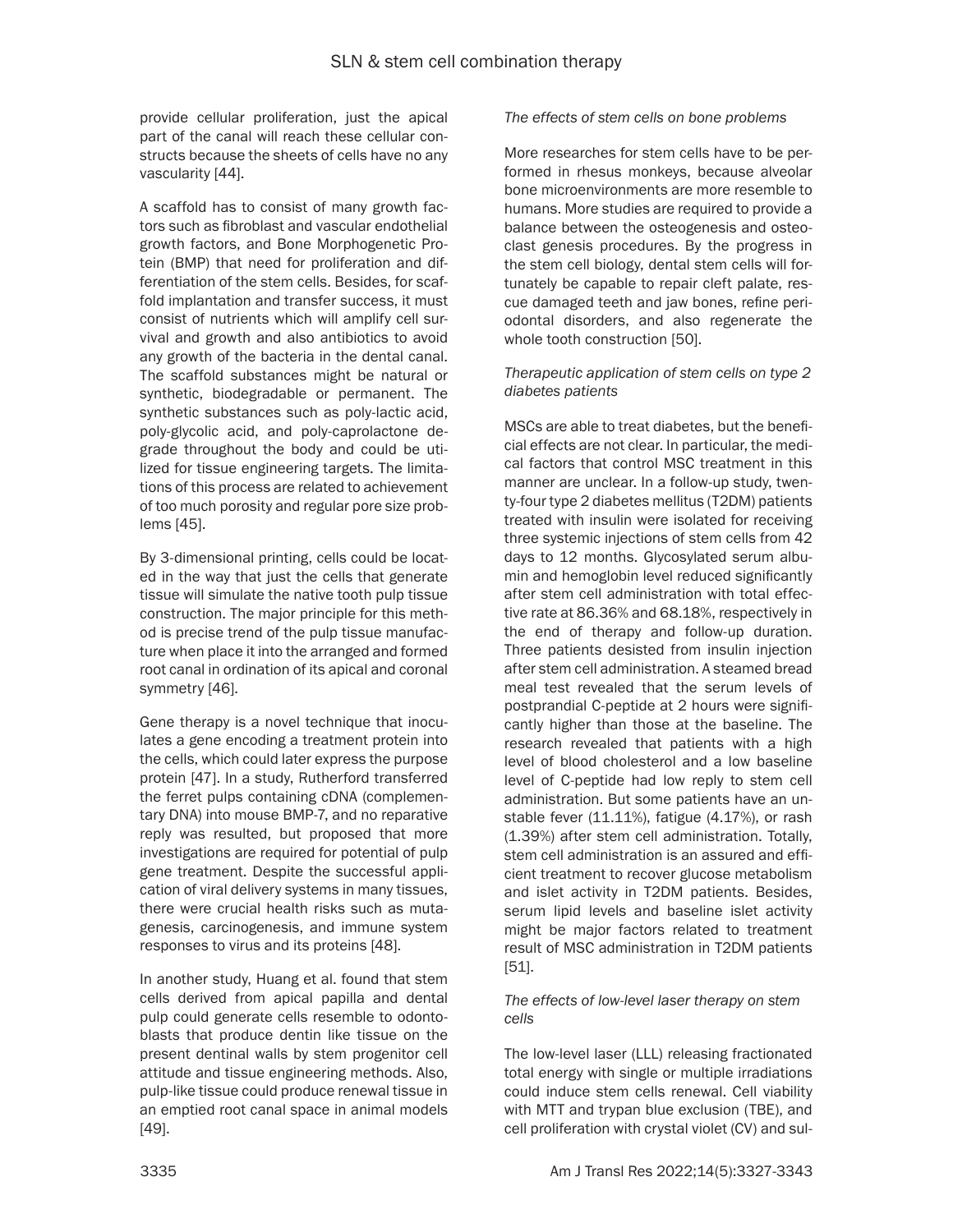forhodamine B (SRB) tests were determined at 24, 48, and 72 h after the first irradiation. The use of laser releasing fractionated total energy (2 or 3 times of 2.5 J/cm2) stimulated cell viability at 48 h, but the single irradiation with 2.5 J/cm<sup>2</sup> did not induce metabolic function and the proliferation. The 5.0 and  $7.5 \text{ J/cm}^2$ single doses and the 3 time uses of  $2.5$  J/cm<sup>2</sup> protected cell viability and induced proliferation of stem cells at 72 h [52].

# The beneficial effects of stem cells

It provides storage of cells as a donor for life, before any injury happens. It could be used for any age and its collection and isolation are simple and safe. Not only for the donor, but it can also be used for close relatives of donor including grandparents, parents, uncles and siblings. It is not expensive and its price is less than 1/3 of cord blood storage. Embryonic stem cells and stem cells are considered without ethical concerns.

By fantastic progress in the prevention, detection and therapeutic effects on human diseases, stem cell study provides the hope of receiving main clinical advances. By tissues generated from stem cells, researches are attempting to develop therapeutic applications to rebuilding and replacing injured cells and give hope to patients involving with various illnesses. Nowadays, for the in vitro culture of stem cells, several methods have been introduced which will support unexpected chances to study and finding human embryology. Besides, a set of standard surgery process and safe measurement methods have to be determined to prove the possibility of the medical use of stem cells.

## The therapeutic effects of SLN on tumors, stem cells and systemic prescription and also bone regeneration

## *The anticancer activity of drugs coated by SLNs against different tumors*

Perfect cancer therapies with chemical drugs target tumor cells especially and have better tendency to remove tumor stem cell populations. As CD44 would be expressed on more types of cancer stem cells, and it attaches particularly to hyaluronic acid, SLNs coated by hyaluronic acid (HA-SLNs) could deliver paclitaxel (PTX) to CD44 expressed on targeted melanoma cells specially. Shen et al. established a model system made of melanoma stem-like cells for *in vitro* and in mouse xenografts tests. It demonstrated that the cells which express high level of CD44 have a potent cancer stem cell feature than cells with low level of CD44. This feature was determined by sphere and colony establishment, more amount of side population cells, present of cancer stem cells markers such as ALDH, CD133, Oct-4 and also tumor formation, *in vivo*. It concluded that PTXloaded HA-SLNs deliver PTX sufficiently into the cells and induce apoptosis considerably in CD44 expressed cells, *in vitro*. PTX-loaded HA-SLNs with B16F10-CD44 over expressing attacked the cancer respiratory cells effectively in a lung metastasis model. Consequently, HA-SLNs increases anticancer potential against Melanoma Stem-like Cells shown in Figure 2. It could exhibit enough anticancer outcomes with low dose of PTX, and without side effects. It defines the concept of viability that prepares remarkable profits. So, the HA-SLNs targeting system is a promising treatment for cancer [53].

MicroRNA-200c (miR-200c) delivery system with SLNs could increase the effect of PTX on breast cancer stem cell. Since breast cancer stem cells are resistant to chemical therapeutics, it has made treatment difficult. It has been shown that MiR-200c could sensitize breast cancer stem cells to microtubule-targeting chemical therapeutics with reduction of the presentation of class III β-tubulin. Liu et al. combined miR-200c and PTX with SLNs to eliminate breast cancer stem cells. SLNs in this method were made of a cationic lipid named 1, 2-dioleoyl-3-trimethylammonium-propane loaded miR-200c. Nanostructured lipid carriers (NLC) with 20 weight percent oleic acid were provided to deliver PTX. Mammospheres with breast cancer stem cells features were utilized to evaluate the efficiency of this therapeutic model. The cationic SLN could compress anionic miR-200c to create SLN/miR-200c complexes by charge interactions and could maintain miR-200c from destruction with ribonuclease enzymes. SLN/miR-200c complexes could achieve 11.6-fold presentation of miR-200c after incubation for 24 hr, significantly better in comparison with Lipofectamine™ 2000/miR-200c complexes. Twelve hours after intracellular uptake, miR-200c release occurred from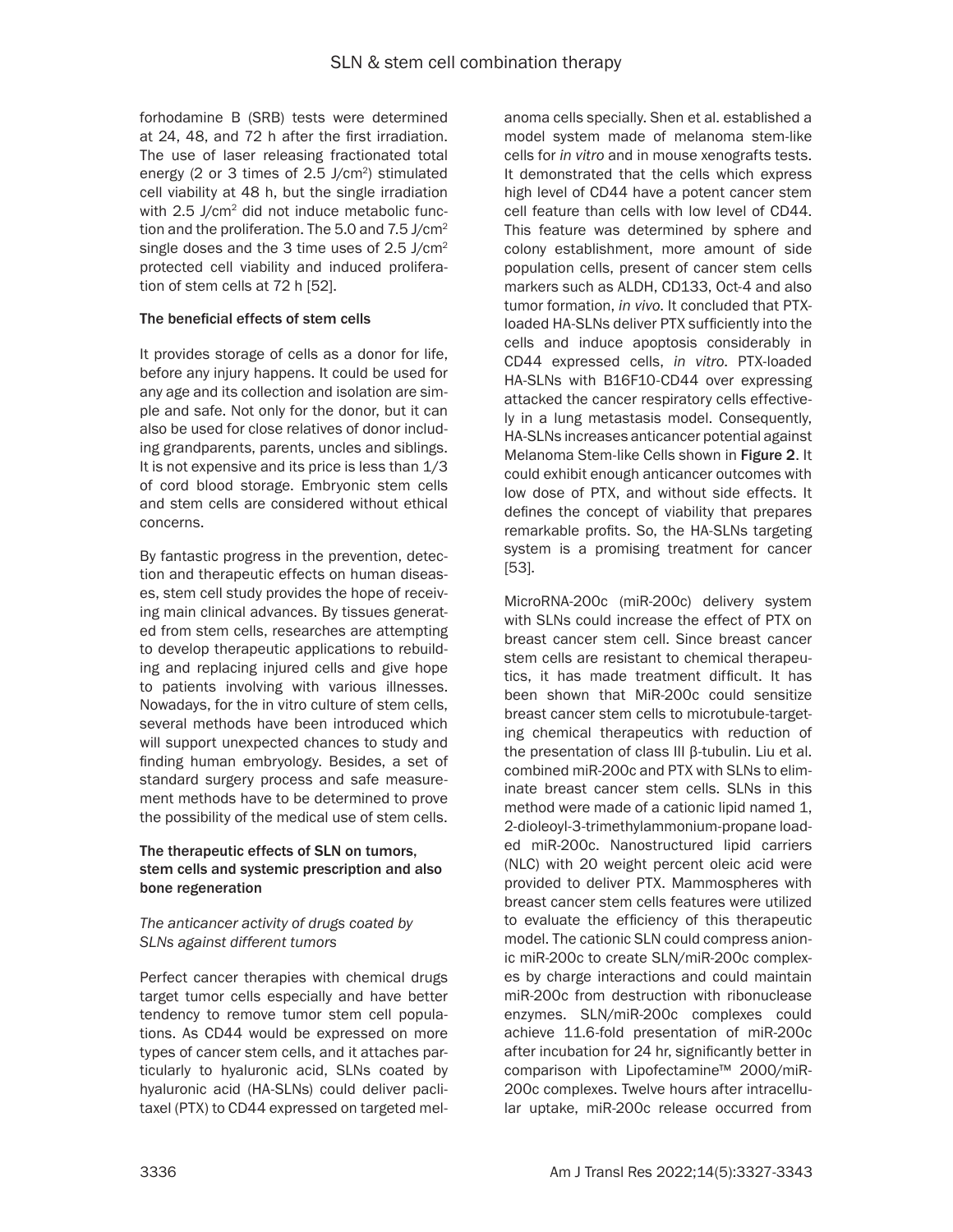

Figure 2. Schematic illustration of PTX-loaded HA-SLN effect on cancer stem cell deliver CD44. A: Schematic illustration of PTX-loaded HA-SLNs. B: Cancer stem cell deliver CD44. C: Attachment of PTX-loaded HA-SLNs to CD44 receptor on the surface of cancer stem cells. D: PTX-loaded HA-SLNs deliver PTX sufficiently into the cells and induce apoptosis in different cancers such as lung, brain and colon cancer.

SLN/miR-200c complexes. Also, after transfection of SLN/miR-200c to breast cancer stem cells, the presentation of class III β-tubulin was declined efficiently and the effect of PTX-loaded NLC against breast cancer stem cells was significantly increased ( $P < 0.01$ ). These findings showed that the cationic SLN could deliver miR-200c as a promising therapeutic for cancer therapy. Besides, the combination treatment of miR-200c and PTX is a new medication for the breast cancer stem cell therapy [54].

#### *Effects of SLN on integrin affinity and neural differentiation of induced pluripotent stem cells*

Kuo et al. provided an amphiphilic SLNs coated with PPFLMLLKGSTR peptide (Ln5-P4) (Ln5- P4/ASLNs) to load nerve growth factor (NGF) and retinoic acid (RA) to differentiate pluripotent stem cells to neuron cells. Beeswax (BW) and lecithin lave a dominant role in emulsification and define diameter, zeta potential, encapsulation efficiency of NGF and RA and release kinetics of NGF- and RA-loaded Ln5-P4/ASLNs. An enhancing BW weight percentage from 0% to 75% declines the particle size and zeta potential and refines encapsulation efficiency of RA and NGF via over expression of β-tubulin III to 93.72% in cultured cells. Potent tendency of these SLNs to α3β1 integrin expressed on induced pluripotent stem cells makes the SLNs entrance easier. The potential of Ln5-P4/NGF-RA-ASLNs to differentiate stem cells to neuron cells was more than free NGF-ASLNs and RA-ASLNs that has been proved via immunochemistry method. Flow cytometry analysis demonstrated that Ln5-P4 on NGF-RA-ASLNs could promote the uptake of NGF and RA with stem cells and accelerate neuronal differentiation. Ln5-P4/NGF-RA-ASLNs as a colloidal delivery system to create mature neuron cells from stem cells and could be promising for neurodegenerative disease treatment and neural damage in regenerative medicine [55].

Kuo et al. designed a NGF loaded heparinized cationic SLNs (NGF-HCSLNs) that made of heparin-stearic acid conjugate, cacao butter, cholesterol, stearylamine (SA), and esterquat1 (EQ1) with the average diameter of 90-240 nm. The particle size of HCSLNs with EQ1 was smaller than that with SA. The zeta potential and electrophoresis analysis demonstrated that HCSLNs-SA had a positive and HCSLNs-EQ1 had a negative charge potential at pH 7.4. The transmission electron microscope showed the NGF loaded on the surface of HCSLNs. This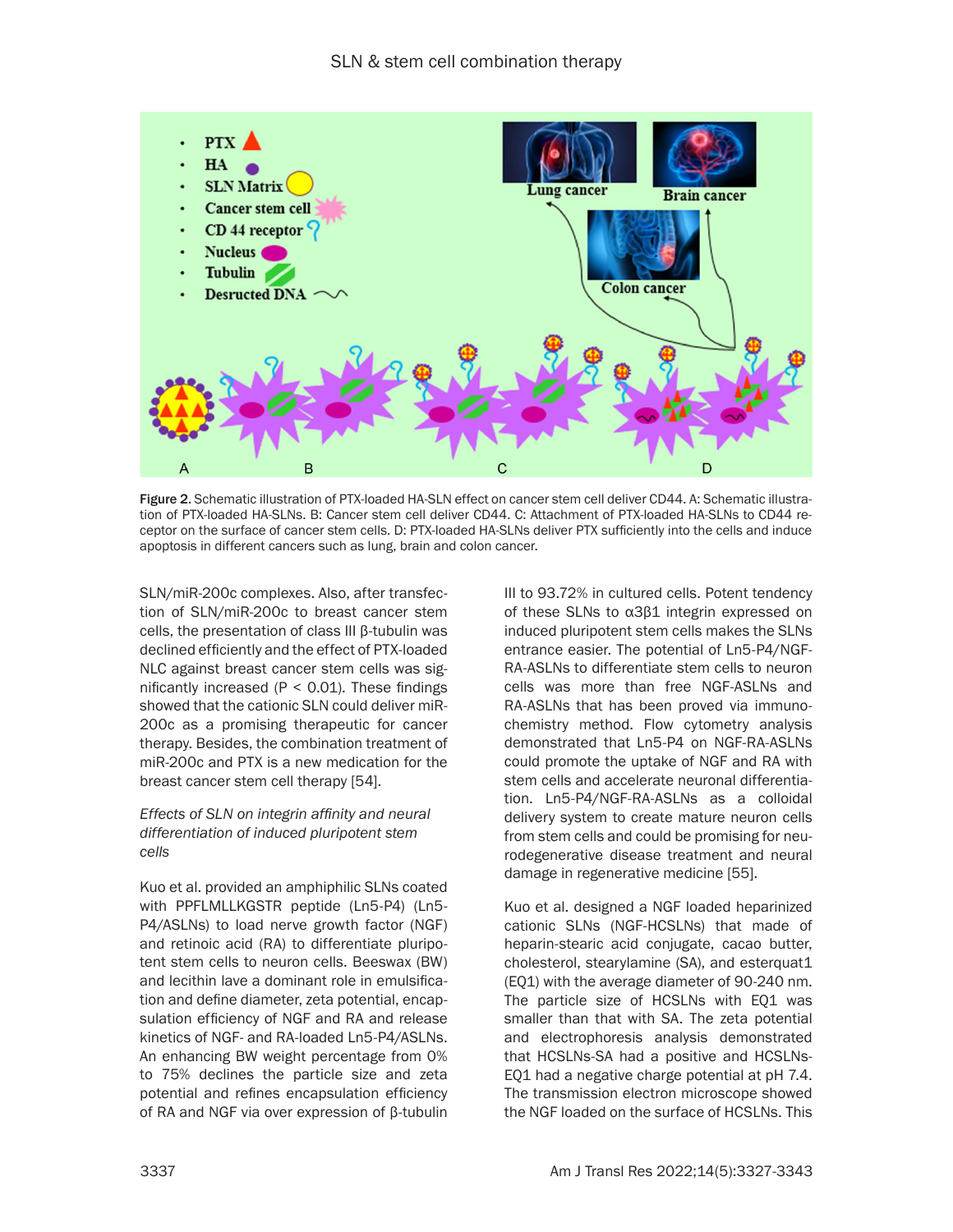study confirmed that NGF-loaded HCSLNs-EQ 1 could differentiate stem cells better than NGF-loaded HCSLNs-SA based on electrophoretic mobility and zeta potential. The immunochemistry method indicated that NGF-loaded HCSLNs could differentiate stem cells to neuron cells. NGF-loaded HCSLNs-EQ1 had better viability than NGF-loaded HCSLNs-SA for stem cells. NGF-loaded HCSLNs-EQ1 could regulate membrane charge of stem cells and might be promising for the differentiation of the nerves [56].

## *SLNs functionally regulate mesenchymal stem cells*

An accelerated decrease in self regeneration, survival and activity of isolated stem cells is a main obstacle in cellular development based therapeutic drugs. It is critical to identify a supportive substance to protect the properties of the stem cells. The experiments indicated various functional effects of SLNs on mouse mesenchymal stem cells activity. SLNs are a platform for the stem cell attachment, protection of stemness, and an inducer for stem cell differentiation. Scanning electron microscopy along with expression confirms these evidences. Chabra et al. showed that SLNs are well supportive media for adhesive targets and a molecular model to differentiate the adipocytes. Also, SLNs regulate stem cell properties via harmonizing the structural adjustment along with SLN preparation [57].

## *The immunomodulatory effects of SLN on human mesenchymal stem cells*

Payne et al. produced SLNs made of all Trans' retinoic acid (atRA) by the emulsification-ultrasonication method. The immune regulation effects of atRA-SLNs on A549 cells (Epithelial Cell Line Model) was investigated *in vitro* by ELISA. For this reason, human mesenchymal stem cells (hMSCs) were suspended into a methylcellulose, collagen and beta-glycerophosphate hydrogel to observe the immune regulation effects *in vitro*. So, it was demonstrated that SLNs encapsulated atRA significantly and then released it after 72 hr. A549 cells were viable with atRA-SLNs and a decrease in IL-6 and IL-8 levels happened after administration. A549 cells also were viable after adding the hMSC/hydrogel formulation, although IL-6 and

IL-8 levels have been increased. It is concluded that atRA SLNs and hMSCs had pro-inflammatory effects, and they could regulate inflammatory diseases via several mechanisms that lead to various results. However, more research is needed to explore the mechanism of them in inflammatory diseases such as COPD [58].

## *The gene transfection efficiency of SLNs for iPSCs generation*

Gene transfer mostly is based on viruses, but it has some disadvantages. In nuclear reprogramming, 4 transcription factors consist of Oct4, Sox2, Klf4, and c-Myc (OSKM) have been transduced into somatic cells for iPSCs generation. In a study, Alkan et al. used a Cationic Stearamide SLN (CSLN) as a yamanaka factor delivery. So, non-viral vector system is used to transfect the reprogramming factors. CSLN was provided by the solvent diffusion method. The CSLNs transfer the plasmid DNA encoding Oct3/4, Sox2, Klf4, and GFP to fibroblast cell lines. High cell viability of CSLN was achieved at 36.5  $\pm$  0.06 mV zeta potential and 173.6  $\pm$ 13.91 nm size for the gene delivery to the fibroblast cells. The transfection efficiency was evaluated based on GFP expression that was 70% ± 0.11. Also, the expressions of the Oct4, Sox2, and Klf4 were evaluated using RT-qPCR; it showed an increment after the 12th cycle in Klf4 (Ct averages: 13, 41), Sox2 (Ct averages; 12, 4), Oct4 (Ct average; 13, 77) and also the propensity to colon formation was reported. Besides, the overexpression of Oct4 and SSEA-1 with CSLN was investigated by flow cytometry test [59].

## *Curcumin encapsulated by PEGylated SLN used for systemic prescription*

Curcumin (CUR) with pharmacological effects such as anti-inflammatory and antioxidant activities could be used for the central nervous system therapy. But it has some limitations, such as lipophilic property. SLNs as a nano vector could carry and represent lipophilic composites, although they have systemic limited use because of the short half-life. The stealth SLNs (pSLNs) could control this limitation. So, Santonocito et al. designed a Curcumin-loadedpSLNs using the solvent evaporation method. Drug antioxidant effect was investigated with Oxygen Radical Absorbance Capacity method.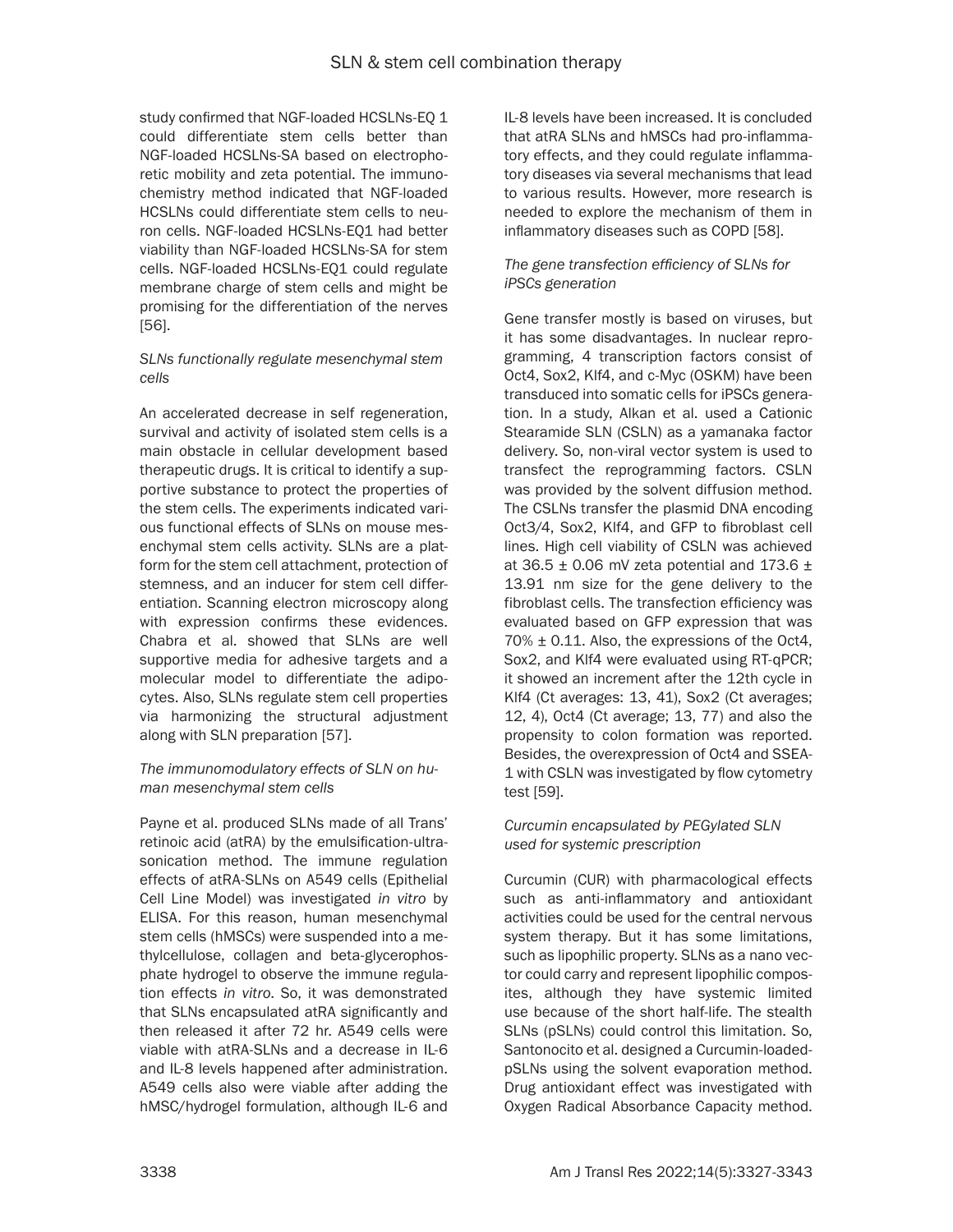

Figure 3. Schematic illustration of the SLN deliver Res efficiency on GeIMA hydrogel scaffold for bone regeneration. A: Schematic illustration of Res loaded SLN. B: Adding Res/SLN to GelMA hydrogel scaffold. C: BMSCs uptake the Res/SLN. D: The inserted Res induce differentiation of BMSCs cultured on the scaffold to create osteoblasts and develop osteogenesis that contributes to bone renewal in bone defect animal model.

Optimized Curcumin-loaded-pSLNs had < 200 nm particle size substantiated with TEM images, a zeta potential value about -30 mV, and well long-term viability. Differential Scanning Calorimetry method substantiated the PEG micelles encapsulated with SLN. Altogether, this study proposed that this prepared compound can be considered as a promising vector for the systemic prescription [60].

#### *The effect of SLN on osteogenic differentiation and bone renewal*

Traumatical bone damages, tumor removal, and hereditary deformity cannot automatically resolve. Bone tissue engineering is an encouraging plan to develop *in vitro* substitutions for bone transplantation and control the limit of bone grafts. Wei et al. designed a gelatin methacrylate (GelMA) hydrogel scaffold that carries SLN encapsulated resveratrol to enhance osteogenic differentiation of BMSCs and bone regeneration. Also, an osteogenic drug that enhances bone differentiation was used in this scaffold. Different concentrations (0.01%, 0.02%, 0.04% and 0.08%) were used in GelMA scaffold. The efficiency of these scaffolds on osteogenic differentiation of bone marrow mesenchymal stem cells (BMSCs) and bone renewal in rat cranial bone defect model were investigated by different characterization tests. It was demonstrated that these Res-SLNs/GelMA scaffolds could improve the osteogenic differentiation of BMSCs by the stable release of Res *in vitro* and *in vivo*, *as* shown in Figure 3. The optimum concentration of the scaffold was reported to be 0.02 Res-SLNs/GelMA. So, as a favorite release system of Res, it has good biocompatibility, osteoconduction, and osteoinduction. Therefore, it is promising for bone tissue engineering [61].

# **Conclusion**

This review is a summary of the effects of SLN and stem cell combination therapy on different degenerative diseases, like tumors, DM, and neural diseases. SLNs as a lipid nanoparticles are useful for drug delivery in medicine. Besides, the stem cells have a high proliferation rate and could differentiate into a variety of tissues. Stem cell banks support more usage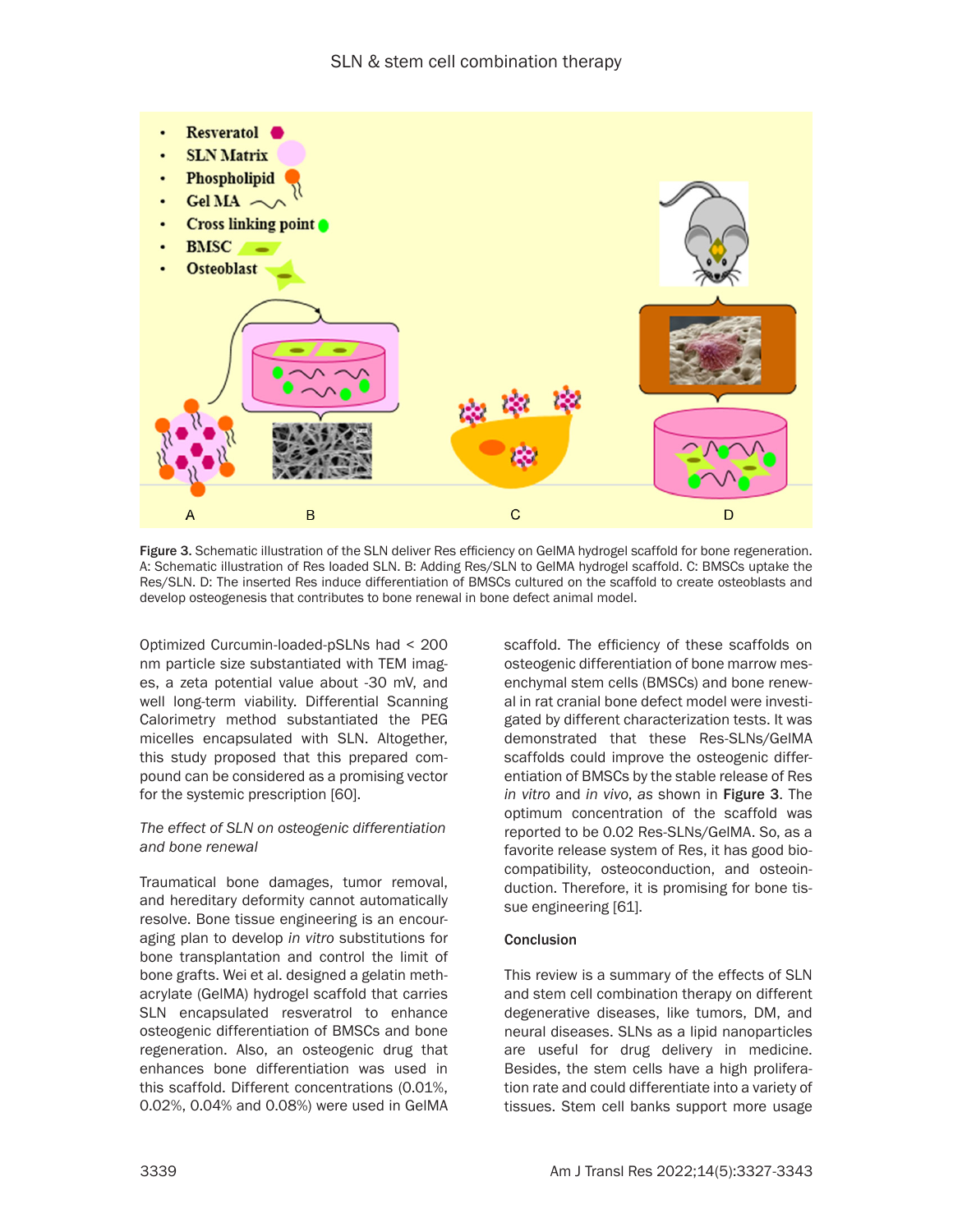aspects for tissue engineering and regenerative medicine. The stem cells have good proliferation property, low invasive procurement, neuronal differentiation and neurotrophic ability, and unremarkable ethical aspects. Dental stem cells are promising novel therapy for pulp implantation, postnatal stem cell therapy, three-dimensional printing, and gene therapy. Many common therapeutic applications of stem cells were observed for neurodegenerative defects, but they concentrate on neuroprotection rather than neuroregeneration. SLN based stem cells therapies emerge as a potential therapy option for neurodegenerative disorders because they home, engraft, differentiate and generate factors for CNS improvement. SLNs have anticancer activity against tumors, induce neural differentiation in pluripotent stem cells, and regulate the mesenchymal stem cells. They also have immunomodulatory effects on human mesenchymal stem cells, the gene transfection efficiency, osteogenic differentiation and bone regeneration. They are an alternative source for regenerative medicine, disease modeling, and drug screening with their unique properties. Despite these potentials, there are still some limitations of treatment, including the effectiveness of permanent preservation of stem cells, the expansion of a vigorous GMP-grade construction protocol, regulation of the source of transplantation, and assessment of the efficacy and safety in humans. In addition, the optimization for zeta potential, particle size, size distribution, the morphology and also long-term stability of the SLN formulation performed to achieve high cell stability are hard. Overall, these outcomes contribute to preclinical documents to approve the usage of SLN and stem cells in the treatment. These evidences of the previous studies in the literature were prepared to demonstrate that the combination stem cell therapy with SLN could be compromising for different defects. But the crucial health hazards related to stem cell transplantation such as immune rejection reactions, the interaction with other tissues, and the effect of solid lipid nanoparticles must not be neglected. On the whole, more experiments are required to approve the synergism and antagonism effects of the stem cells and solid lipid nanoparticle combination therapy on different degenerative diseases and also reconnoiter if stem cells derived from one tissue could contact with other tissue cells.

## Acknowledgements

The authors would like to thank the Research Council of Hamadan University of Medical Sciences, Hamadan, Iran. The study was funded by Vice-chancellor for Research and Technology, Hamadan University of Medical Sciences, Hamadan, Iran.

## Disclosure of conflict of interest

#### None.

Address correspondence to: Dr. Farideh Kamarehei, Department of Microbiology, Faculty of Medicine, Hamadan University of Medical Sciences, Hamadan, Iran. E-mail: kamarehee@yahoo.com

#### References

- [1] Shi X, Mao J and Liu Y. Pulp stem cells derived from human permanent and deciduous teeth: biological characteristics and therapeutic applications. Stem Cells Transl Med 2020; 9: 445-464.
- [2] Taguchi T, Yanagi Y, Yoshimaru K, Zhang XY, Matsuura T and Nakayama K. Regenerative medicine using stem cells from human exfoliated deciduous teeth (SHED): a promising new treatment in pediatric surgery. Surg Today 2019; 49: 316-322.
- [3] Naseri N, Valizadeh H and Zakeri-Milani P. Solid lipid nanoparticles and nanostructured lipid carriers: structure, preparation and application. Adv Pharm Bull 2015; 5: 305.
- [4] Bayón-Cordero L, Alkorta I and Arana L. Application of solid lipid nanoparticles to improve the efficiency of anticancer drugs. Nanomater 2019; 9: 474.
- [5] De Jesus MB and Zuhorn IS. Solid lipid nanoparticles as nucleic acid delivery system: Properties and molecular mechanisms. J Control Release 2015; 201: 1-13.
- [6] Uner M and Yener G. Importance of solid lipid nanoparticles (SLN) in various administration routes and future perspectives. Int J Nanomedicine 2007; 2: 289-300.
- [7] Piazzini V, Cinci L, D'Ambrosio M, Luceri C, Bilia AR and Bergonzi MC. Solid lipid nanoparticles and chitosan-coated solid lipid nanoparticles as promising tool for silybin delivery: formulation, characterization, and in vitro evaluation. Curr Drug Deliv 2019; 16: 142-152.
- [8] Shen MY, Liu TI, Yu TW, Kv R, Chiang WH and Tsai YC. Hierarchically targetable polysaccharide-coated solid lipid nanoparticles as an oral chemo/thermotherapy delivery system for lo-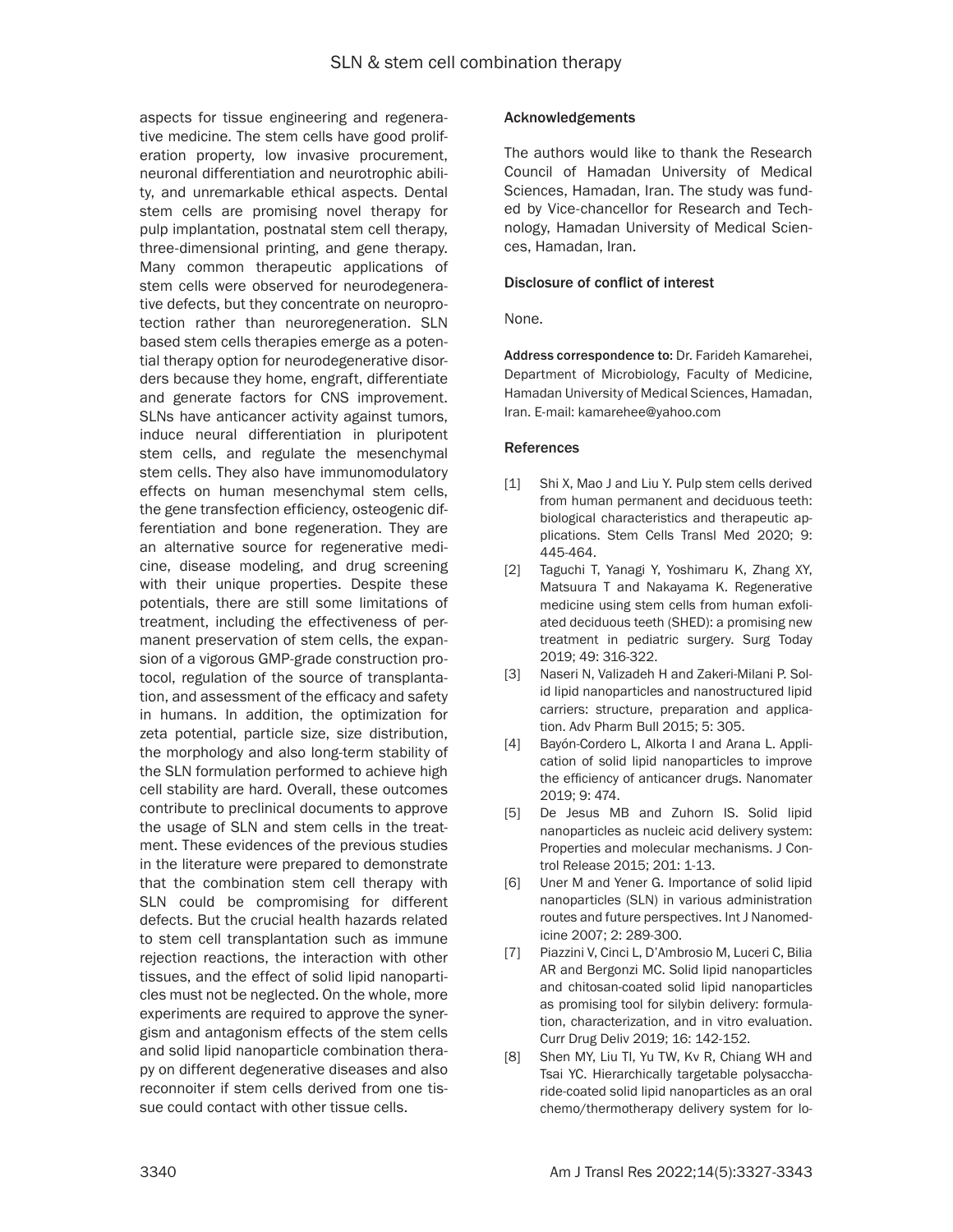cal treatment of colon cancer. Biomaterials 2019; 197: 86-100.

- [9] Gonçalves LM, Maestrelli F, Di Cesare Mannelli L, Ghelardini C, Almeida AJ and Mura P. Development of solid lipid nanoparticles as carriers for improving oral bioavailability of glibenclamide. Eur J Pharm Biopharm 2016; 102: 41-50.
- [10] Ganesan P and Narayanasamy D. Lipid nanoparticles: different preparation techniques, characterization, hurdles, and strategies for the production of solid lipid nanoparticles and nanostructured lipid carriers for oral drug delivery. Sustain Chem Pharm 2017; 6: 37-56.
- [11] Farokhzad OC and Langer R. Impact of nanotechnology on drug delivery. ACS Nano 2009; 3: 16-20.
- [12] Patra JK, Das G, Fraceto LF, Campos EVR, Rodriguez-Torres MDP, Acosta-Torres LS, Diaz-Torres LA, Grillo R, Swamy MK, Sharma S, Habtemariam S and Shin HS. Nano based drug delivery systems: recent developments and future prospects*.* J Nanobiotechnology 2018; 16: 71.
- [13] Canal F, Sanchis J and Vicent MJ. Polymer--drug conjugates as nano-sized medicines. Curr Opin Biotechnol 2011; 22: 894-900.
- [14] Choi B and Lee SH. Nano/Micro-assisted regenerative medicine. Int J Mol Sci 2018; 19: 2187.
- [15] Pretorius D, Serpooshan V and Zhang J. Nanomedicine in the cardiovascular system*.* Front Pharmacol 2021; 12: 640182.
- [16] Zielińska A, Ferreira NR, Feliczak-Guzik A, Nowak I and Souto EB. Loading, release profile and accelerated stability assessment of monoterpenes-loaded solid lipid nanoparticles (SLN). Pharm Dev Technol 2020; 25: 832-844.
- [17] Amasya G, Ergin AD, Erkan Cakirci O, Ozçelikay AT, Sezgin Bayindir Z and Yuksel N. A study to enhance the oral bioavailability of s-adenosyl-lmethionine (SAMe): SLN and SLN nanocomposite particles. Chem Phys Lipids 2021; 237: 105086.
- [18] Scioli Montoto S, Muraca G and Ruiz ME. Solid lipid nanoparticles for drug delivery: pharmacological and biopharmaceutical aspects. Front Mol Biosci 2020; 7: 587997.
- [19] Muchow M, Maincent P and Muller RH. Lipid nanoparticles with a solid matrix (SLN, NLC, LDC) for oral drug delivery. Drug Dev Ind Pharm 2008; 34: 1394-405.
- [20] Routray SB, Patra CN, Raju R, Panigrahi KC and Jena GK. Lyophilized SLN of Cinnacalcet HCl: BBD enabled optimization, characterization and pharmacokinetic study. Drug Dev Ind Pharm 2020; 46: 1080-1091.
- [21] Uner M. Preparation, characterization and physico-chemical properties of solid lipid

nanoparticles (SLN) and nanostructured lipid carriers (NLC): their benefits as colloidal drug carrier systems. Pharmazie 2006; 61: 375-86.

- [22] Mu H and Holm R. Solid lipid nanocarriers in drug delivery: characterization and design. Expert Opin Drug Deliv 2018; 15: 771-785.
- [23] Lazăr LF, Olteanu ED, Iuga R, Burz C, Achim M and Clichici S. Solid lipid nanoparticles: vital characteristics and prospective applications in cancer treatment. Crit Rev Ther Drug Carrier Syst 2019; 36: 537-581.
- [24] Rajpoot K. Solid lipid nanoparticles: a promising nanomaterial in drug delivery. Curr Pharm Des 2019; 25: 3943-3959.
- [25] Zariwala MG, Elsaid N, Jackson TL, Corral López F, Farnaud S and Somavarapu S. A novel approach to oral iron delivery using ferrous sulphate loaded solid lipid nanoparticles. Int J Pharm 2013; 456: 400-407.
- [26] Salah E, Abouelfetouh MM, Pan Y, Chen D and Xie S. Solid lipid nanoparticles for enhanced oral absorption: a review. Colloids Surf B Biointerfaces 2020; 196: 111305.
- [27] Seyfoddin A, Shaw J and Al-Kassas R. Solid lipid nanoparticles for ocular drug delivery*.* Drug Deliv 2010; 17: 467-89.
- [28] de Jesus MB. and Zuhorn IS. Solid lipid nanoparticles as nucleic acid delivery system: properties and molecular mechanisms. J Control Release 2015; 201: 1-13.
- [29] Martins S, Costa-Lima S, Carneiro T, Cordeiroda-Silva A, Souto EB and Ferreira DC. Solid lipid nanoparticles as intracellular drug transporters: an investigation of the uptake mechanism and pathway. Int J Pharm 2012; 430: 216-27.
- [30] Wang Q, Liu P, Gong T, Sun X, Duan Y and Zhang Z. Uptake mechanism and endosomal fate of drug-phospholipid lipid nanoparticles in subcutaneous and in situ hepatoma. J Biomed Nanotechnol 2014; 10: 993-1003.
- [31] Luo P, Jiang C, Ji P, Wang M and Xu J. Exosomes of stem cells from human exfoliated deciduous teeth as an anti-inflammatory agent in temporomandibular joint chondrocytes via miR-100-5p/mTOR. Stem Cell Res Ther 2019; 10: 216.
- [32] Nakamura S, Yamada Y, Katagiri W, Sugito T, Ito K and Ueda M. Stem cell proliferation pathways comparison between human exfoliated deciduous teeth and dental pulp stem cells by gene expression profile from promising dental pulp. J Endod 2009; 35: 1536-42.
- [33] Wang X, Sha XJ, Li GH, Yang FS, Ji K and Wen LY. Comparative characterization of stem cells from human exfoliated deciduous teeth and dental pulp stem cells. Arch Oral Biol 2012; 57: 1231-40.
- [34] Hattori Y, Kim H, Tsuboi N, Yamamoto A, Akiyama S and Shi Y. Therapeutic potential of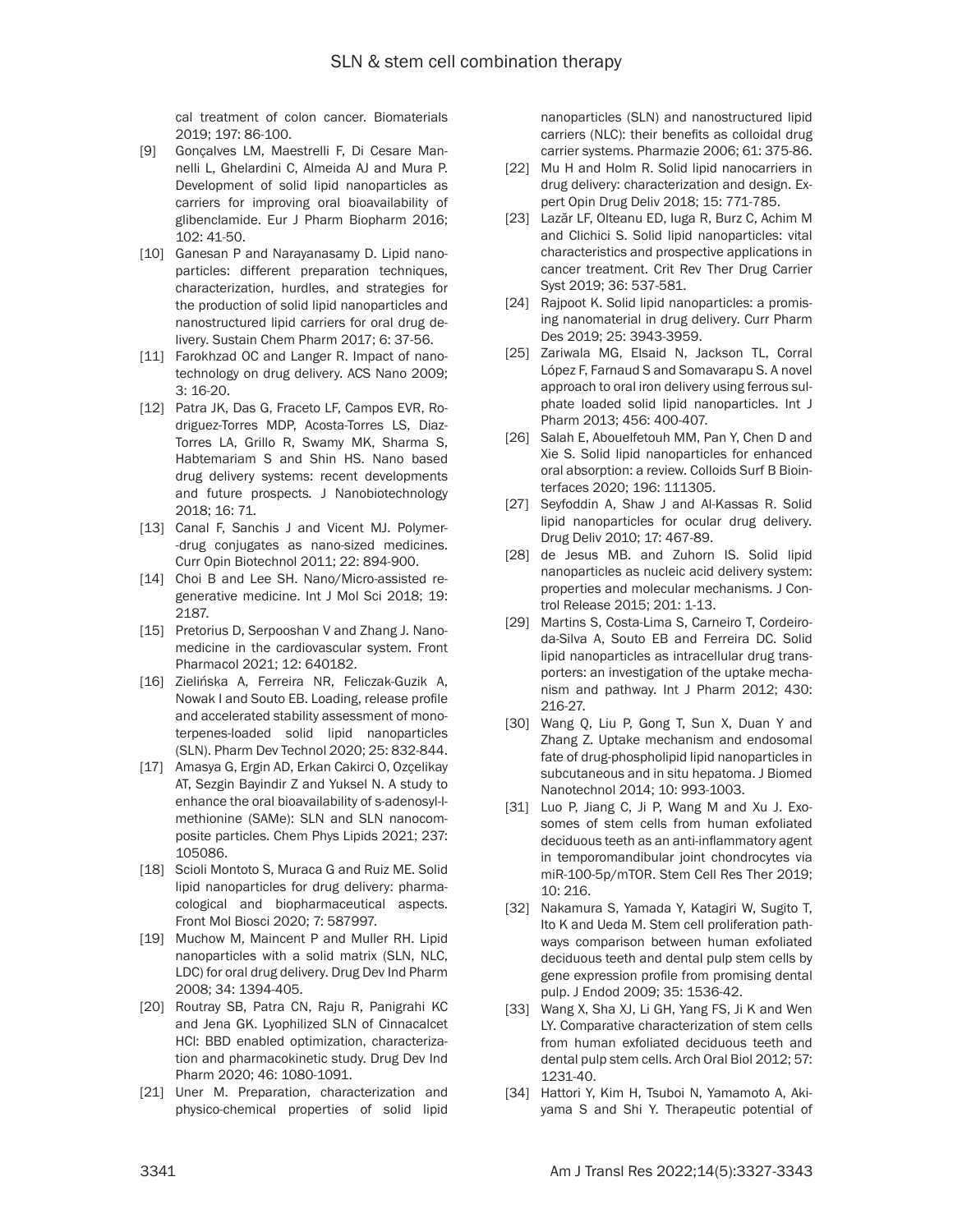stem cells from human exfoliated deciduous teeth in models of acute kidney injury. PLoS One 2015; 10: e0140121.

- [35] Nishino Y, Ebisawa K, Yamada Y, Okabe K, Kamei Y and Ueda M. Human deciduous teeth dental pulp cells with basic fibroblast growth factor enhance wound healing of skin defect. J Craniofac Surg 2011; 22: 438-42.
- [36] Yamaza T, Alatas FS, Yuniartha R, Yamaza H, Fujiyoshi JK and Yanagi Y. In vivo hepatogenic capacity and therapeutic potential of stem cells from human exfoliated deciduous teeth in liver fibrosis in mice. Stem Cell Res Ther 2015; 6: 171.
- [37] Anoop M and Datta I. Stem cells derived from human exfoliated deciduous teeth (SHED) in neuronal disorders: a review. Curr Stem Cell Res Ther 2021; 16: 535-550.
- [38] Bai X, Xiao K, Yang Z, Zhang Z, Li J and Yan Z. Stem cells from human exfoliated deciduous teeth relieve pain via downregulation of c-Jun in a rat model of trigeminal neuralgia. J Oral Rehabi 2022; 49: 219-227.
- [39] Hayashi Y, Kato H, Nonaka K and Nakanishi H. Stem cells from human exfoliated deciduous teeth attenuate mechanical allodynia in mice through distinct from the siglec-9/MCP-1-mediated tissue-repairing mechanism. Sci Rep 2021; 11: 20053.
- [40] Bai X, Zhang X, Wang C, Liu Y, Liu X and Fan Y. Stem cells from human exfoliated deciduous teeth attenuate trigeminal neuralgia in rats. Stem Cells Int 2021; 2021: 8819884.
- [41] Yamaza T, Kentaro A, Chen C, Liu Y, Shi Y and Gronthos S. Immunomodulatory properties of stem cells from human exfoliated deciduous teeth. Stem Cell Res Ther 2010; 1: 5.
- [42] Li Y, Yang YY, Ren JL, Xu F, Chen FM and Li A. Exosomes secreted by stem cells from human exfoliated deciduous teeth contribute to functional recovery after traumatic brain injury by shifting microglia M1/M2 polarization in rats. Stem Cell Res Ther 2017; 8: 198.
- [43] Zhang X, Lei T, Chen P, Wang L, Wang J and Wang D. Stem cells from human exfoliated deciduous teeth promote hair regeneration in mouse. Cell Transplant 2021; 30: 9636897- 211042927.
- [44] Murray PE, Garcia-Godoy F and Hargreaves KM. Regenerative endodontics: a review of current status and a call for action. J Endod 2007; 33: 377-90.
- [45] Janicki P and Schmidmaier G. What should be the characteristics of the ideal bone graft substitute? Combining scaffolds with growth factors and/or stem cells. Injury 2011; 42: S77- S81.
- [46] Rai S, Kaur M and Kaur S. Applications of stem cells in interdisciplinary dentistry and beyond:

an overview. Ann Med Health Sci Res 2013; 3: 245.

- [47] Rai S, Kaur M and Kaur S. Applications of stem cells in interdisciplinary dentistry and beyond: an overview. Ann Med Health Sci Res 2013; 3: 245-54.
- [48] Rutherford RB. BMP-7 gene transfer to inflamed ferret dental pulps. Eur J Oral Sci 2001; 109: 422-424.
- [49] Huang GT, Yamaza T, Shea LD, Djouad F, Kuhn NZ and Tuan RS. Stem/progenitor cell-mediated de novo regeneration of dental pulp with newly deposited continuous layer of dentin in an in vivo model. Tissue Eng Part A 2010; 16: 605-615.
- [50] Jindal L, Bhat N, Vyas D, Thakur K and Neha MS. Stem cells from human exfoliated deciduous teeth (SHED) - turning useless into miracle: a review article. Acta Sci Dent Sci 2019; 3: 49-54.
- [51] Li W, Jiao X, Song J, Sui B, Guo Z and Zhao Y. Therapeutic potential of stem cells from human exfoliated deciduous teeth infusion into patients with type 2 diabetes depends on basal lipid levels and islet function. Stem Cells Transl Med 2021; 10: 956-967.
- [52] Almeida-Junior LA, Marques NCT, Prado MTO, Oliveira TM and Sakai VT. Effect of single and multiple doses of low-level laser therapy on viability and proliferation of stem cells from human exfoliated deciduous teeth (SHED). Lasers Med Sci 2019; 34: 1917-1924.
- [53] Shen H, Shi S, Zhang Z, Gong T and Sun X. Coating solid lipid nanoparticles with hyaluronic acid enhances antitumor activity against melanoma stem-like cells. Theranostics 2015; 5: 755-771.
- [54] Liu J, Meng T, Yuan M, Wen L, Cheng B and Liu N. MicroRNA-200c delivered by solid lipid nanoparticles enhances the effect of paclitaxel on breast cancer stem cell. Int J Nanomed 2016; 11: 6713-6725.
- [55] Kuo YC, Shih-Huang CY and Rajesh R. Enhanced integrin affinity and neural differentiation of induced pluripotent stem cells using Ln5-P4-grafted amphiphilic solid lipid nanoparticles. Mater Sci Eng C Mater Biol Appl 2021; 118: 111339.
- [56] Kuo YC and Rajesh R. Nerve growth factorloaded heparinized cationic solid lipid nanoparticles for regulating membrane charge of induced pluripotent stem cells during differentiation. Mater Sci Eng C Mater Biol Appl 2017; 77: 680-689.
- [57] Chabra S, Ranjan M, Bhandari R, Kaur T, Aggrawal M and Puri V. Solid lipid nanoparticles regulate functional assortment of mouse mesenchymal stem cells. J Stem Cells Regen Med 2011; 7: 75-79.
- [58] Payne CM, Burke LP, Cavanagh B, O'Toole D, Cryan SA and Kelly HM. Evaluation of the im-